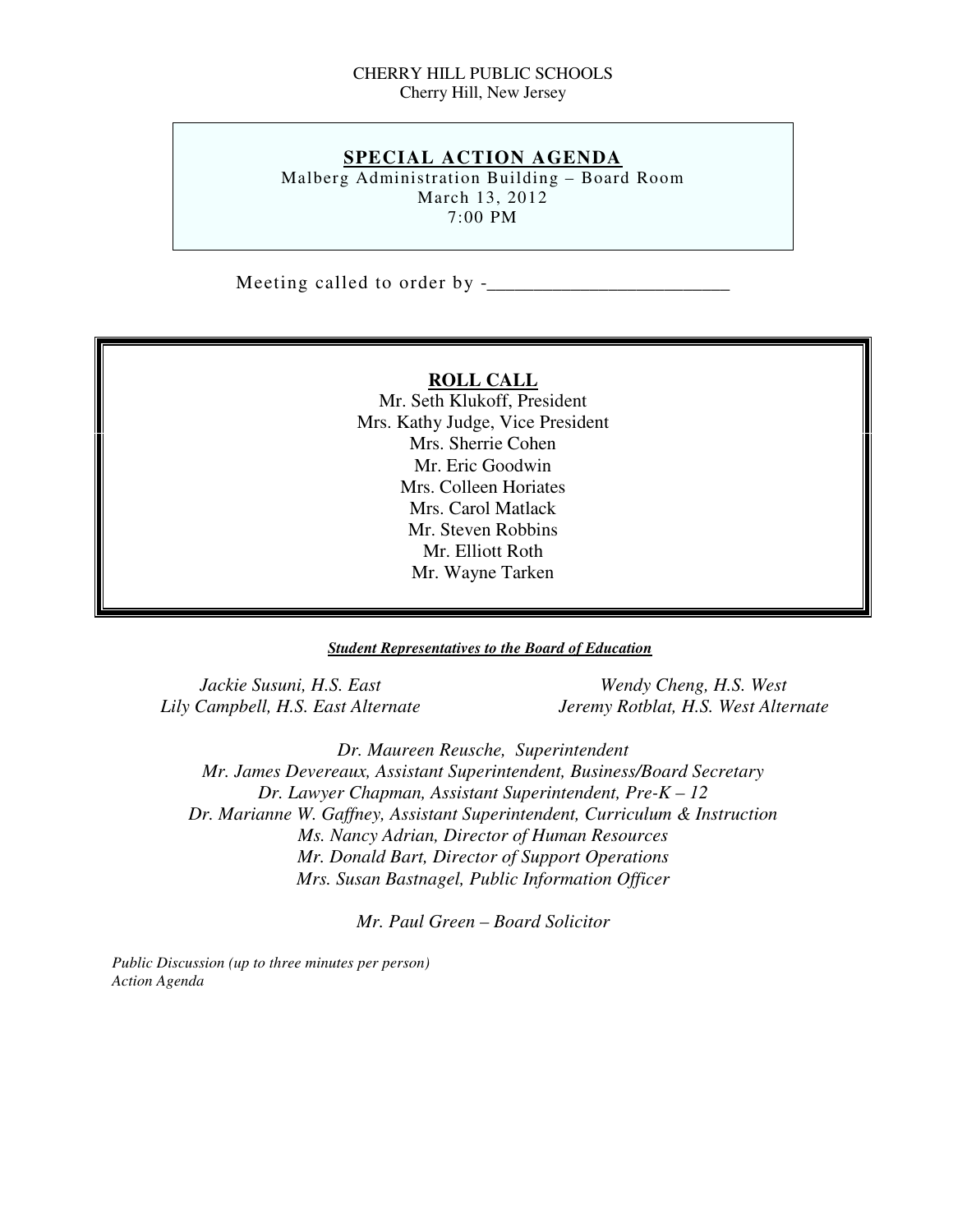#### **SPECIAL ACTION AGENDA**

#### **March 13, 2012**

#### **Board of Education Committees:**

#### **Curriculum & Instruction Committee Members (yellow)**

Chairperson: Eric Goodwin

Administrative Liaison: Marianne Gaffney

Committee Members: Sherrie Cohen, Colleen Horiates, Carol Matlack

#### **Business & Facilities Committee Members (blue)**

Chairperson: Steve Robbins

Administrative Liaison: James Devereaux

Committee Members: Kathy Judge, Elliott Roth, Wayne Tarken

#### **Negotiations, Human Resources & Litigation Committee Members (pink)**

Chairperson: Sherrie Cohen

Administrative Liaison: Nancy Adrian

Committee Members: Kathy Judge, Colleen Horiates, Carol Matlack

#### **Policy & Legislation Committee Members (green)**

Chairperson: Kathy Judge

Administrative Liaison: Maureen Reusche

Committee Members: Sherrie Cohen, Eric Goodwin, Carol Matlack

#### **Strategic Planning**

Chairperson: Elliott Roth

Administrative Liaison: James Devereaux

Seth Klukoff, Steve Robbins, Wayne Tarken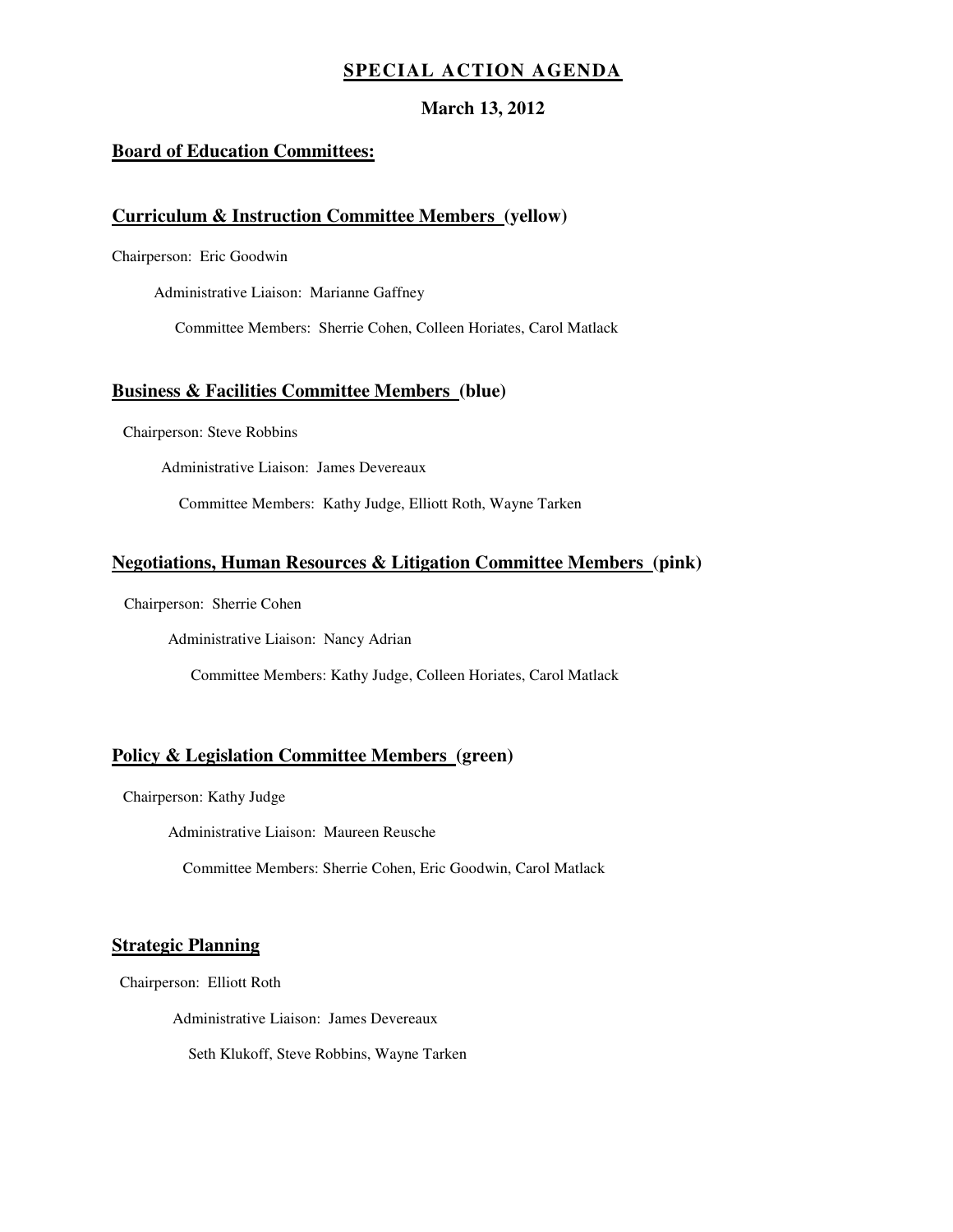#### **A. CURRICULUM & INSTRUCTION**

#### *Long Range Plan Goals:*

- *"Establish for students, high academic, social and moral standards which reflect the attributes of a responsible, well-rounded and contributing member of society."*
- *"Design all aspects of curriculum to ensure all students are provided with opportunities to meet or exceed high academic standards."*
- *"Design curriculum that ensures all students acquire the knowledge, skills and behavior necessary to prepare them for higher education and/or the workplace now and in the future."*

#### **ITEM 1. APPROVAL OF ATTENDANCE AT CONFERENCES AND WORKSHOPS**

| #             | <b>NAME</b>     | <b>CONFERENCE</b>            | <b>DATE</b>   | COST<br><b>NOT TO EXCEED</b> |
|---------------|-----------------|------------------------------|---------------|------------------------------|
| $\mathsf{A}$  | Eloisa DeJesus- | NJASECD Annual               | 3/14/12       | \$94.57                      |
|               | Woodruff        | Conference, Trenton, NJ      |               | Registration/Mileage         |
|               | <b>Stockton</b> |                              |               | <b>General Funds</b>         |
| <sub>B</sub>  | Susan Beinart   | NJASECD Annual               | 3/14/12       | \$75.00                      |
|               | <b>Stockton</b> | Conference, Trenton, NJ      |               | Registration                 |
|               |                 |                              |               | General Funds                |
| $\mathcal{C}$ | Nicolas Baldoni | <b>NJASECD</b> Annual        | 3/14/12       | \$19.57                      |
|               | Stockton        | Conference, Trenton, NJ      |               | Mileage                      |
|               |                 |                              |               | General Funds                |
| D             | Lawyer Chapman  | ASCD 2012 Annual             | 3/24-26, 2012 | \$139.00                     |
|               | Central         | Conference, Philadelphia, PA |               | Registration                 |
|               |                 |                              |               | <b>CHASA Funds</b>           |
| E             | Mary Kline      | TESOL Int'l. Convention,     | 3/28/12       | \$235.00                     |
|               | Central         | Philadelphia, PA             |               | Registration                 |
|               |                 |                              |               | General Funds                |

| Motion | Second | 'ote |
|--------|--------|------|
|        |        |      |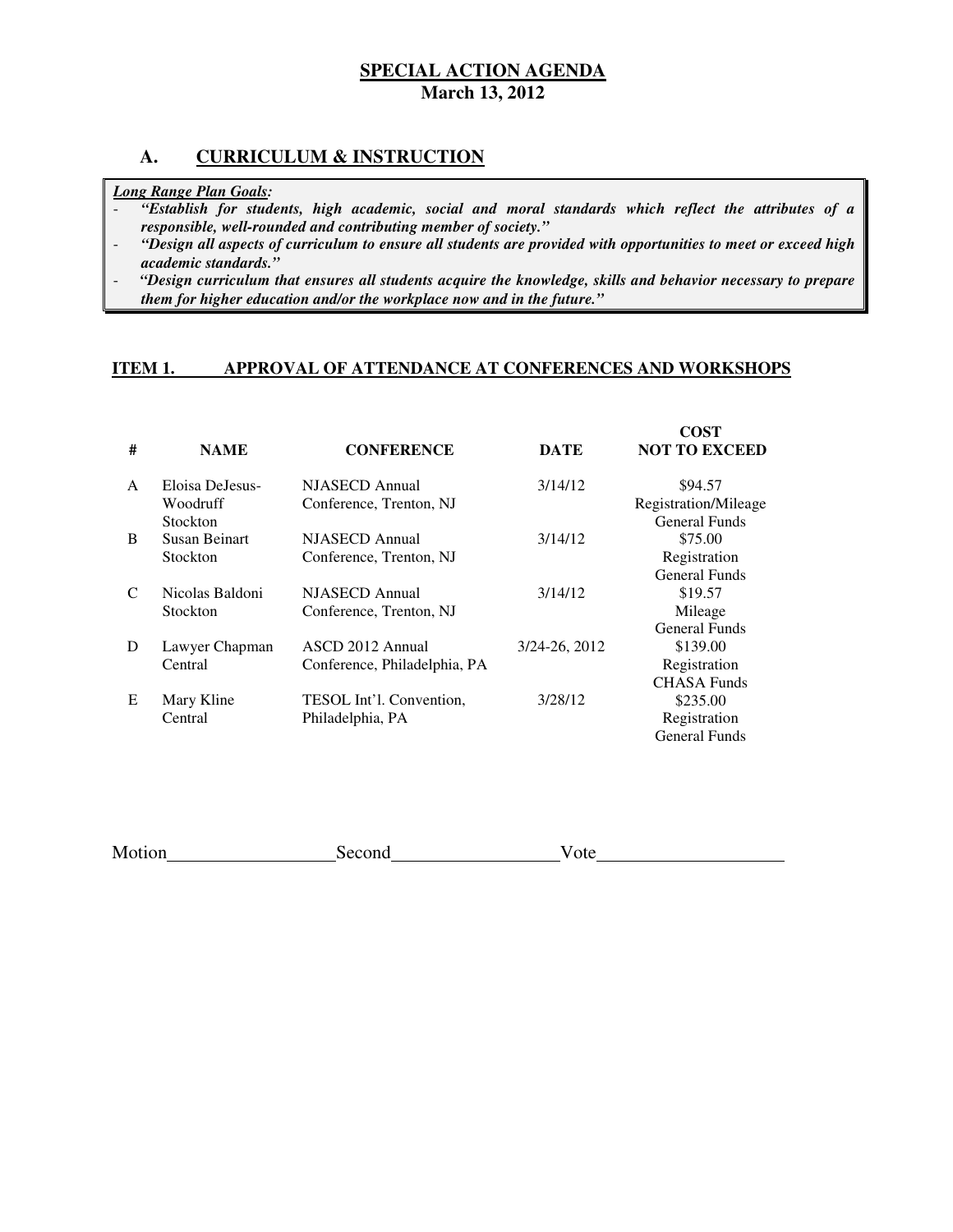# **B. BUSINESS AND FACILITIES**

#### *Long Range Plan Goals*

- *"Provide a clean, healthy, safe, and secure physical environment for all students and staff."*
- *all school district facilities."*  ● *"Consistently allocate the funds necessary for systematically maintaining, upgrading, and repairing*

#### *The Superintendent recommends the following:*

- 1. Approval of Bill List
- 2. Amendment of Long Range Facilities Plan (LRFP) Capital Projects 2012-2013
- 3. Resolution Approving Submission of School Facilities Projects to the New Jersey Department of Education
- 4. Amendment of Long Range Facilities Plan ("LRFP") 2011-2012 Capital Projects
- 5. Resolution Approving Submission of Other Capital Projects to the New Jersey Department of Education

#### **ITEM 1. FINANCIAL REPORTS**

#### **APPROVAL OF BILL LIST**

 be approved as submitted. It is recommended that the Bill List dated, March 13, 2012 in the amount of \$2,376,775.33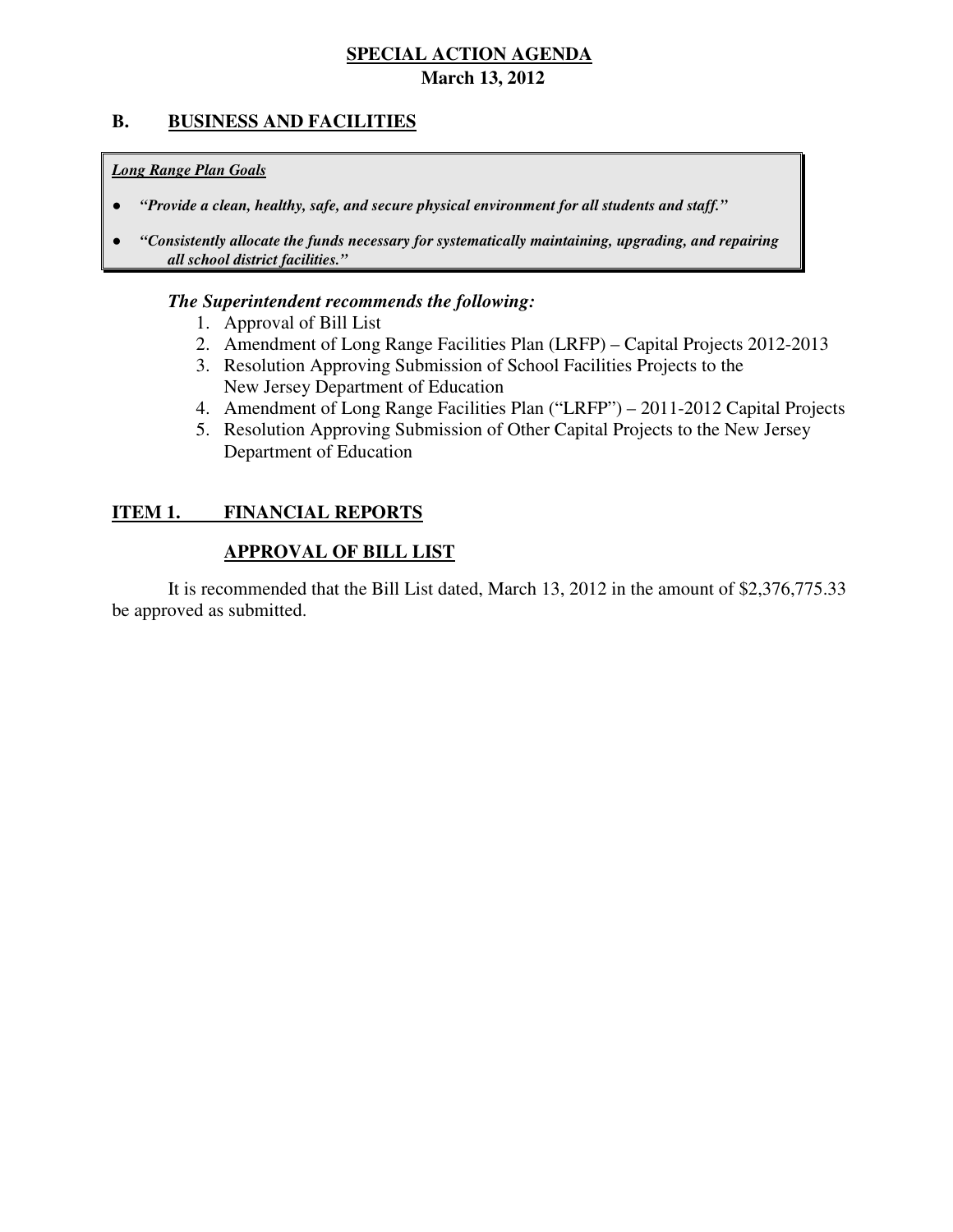#### **B.** BUSINESS AND FACILITIES

#### **ITEM 2. IMENDMENT OF LONG RANGE FACILITIES PLAN (LRFP) – CAPITAL PROJECTS 2012-2013**

 WHEREAS, a list of proposed school facilities projects has been developed for the capital portion of the Cherry Hill School District's preliminary 2012-2013 school budget; and

 WHEREAS, the identified projects are not currently included in the LRFP previously submitted to and approved by the New Jersey Department of Education; and

 WHEREAS, the School District is required by law to amend its LRFP prior to seeking approval to undertake the identified capital projects;

NOW, THEREFORE, BE IT

 RESOLVED, that pursuant to *N.J.A.C.* 6A:26-2.1 *et seq.*, the Board of Education hereby authorizes submission of an application to the Commissioner of Education of New Jersey to amend the School District's LRFP to include the following capital school facilities projects:

2012/13 Capitol Projects ‐ Preliminary

| <b>Site</b>     | <b>Description</b>                                                                                                                                                                                                                                     | <b>Budget - Potential</b> |
|-----------------|--------------------------------------------------------------------------------------------------------------------------------------------------------------------------------------------------------------------------------------------------------|---------------------------|
|                 |                                                                                                                                                                                                                                                        | <b>Grant Project*</b>     |
| <b>Roofing:</b> |                                                                                                                                                                                                                                                        |                           |
| Paine           | Restore existing modified bitumen<br>roofing system throughout the original<br>building and the 1995 addition; with<br>selected areas to receive complete<br>replacement; include miscellaneous<br>maintenance work on the 1999 addition               | $$675,000 - Yes$          |
| Rosa            | Remove standing seam metal roof, $\frac{1}{2}$ \$785,000 – Yes<br>original built-up roof and gutters at<br>existing 2-story B-wing and install new<br>insulation and modified<br><b>bitumen</b><br>roofing system, including RWC's and<br>related work |                           |
| <b>HS</b> East  | Remove existing roofing at lecture<br>rooms, weight room and East Gym<br>lobby and install new insulation and<br>modified bitumen roofing system                                                                                                       | $$285,000 - Yes$          |
|                 |                                                                                                                                                                                                                                                        |                           |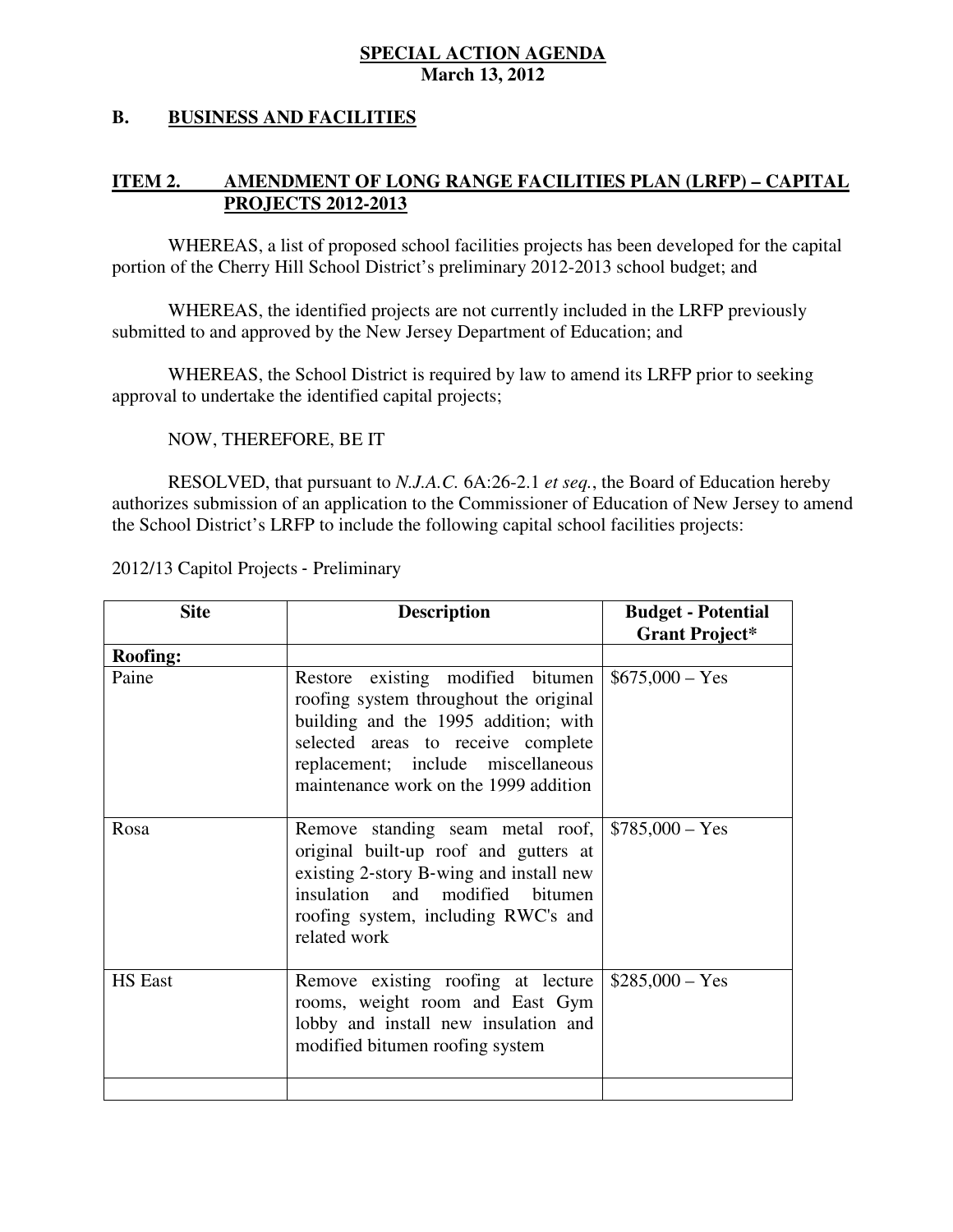### **B. BUSINESS AND FACILITIES**

#### **ITEM 2. PROJECTS 2012-2013 - continued IMENDMENT OF LONG RANGE FACILITIES PLAN (LRFP) – CAPITAL**

| <b>Site</b>        | <b>Description</b>                                                                                                                                                                                 | <b>Budget - Potential</b><br><b>Grant Project*</b> |
|--------------------|----------------------------------------------------------------------------------------------------------------------------------------------------------------------------------------------------|----------------------------------------------------|
| Electric:          |                                                                                                                                                                                                    |                                                    |
| Rosa               | Remove and replace Federal Pacific<br>include<br>equipment;<br>emergency<br>generator and emergency lighting<br>connections                                                                        | $$750,000 - Yes$                                   |
| Malberg            | Correct damaged electrical circuits in<br>crawl space                                                                                                                                              | $$85,000 - Yes$                                    |
| <b>Plumbing:</b>   |                                                                                                                                                                                                    |                                                    |
| <b>HS</b> West     | Renovate D-wing Toilet Rooms - 1st<br>and $2^{nd}$ Floors                                                                                                                                          | $$585,000 - Yes$                                   |
| Malberg            | Install new duplex sanitary ejector<br>pump system with controls<br>and<br>electrical connections located outside<br>of the ejector pit                                                            | $$110,000 - Yes$                                   |
| <b>Structural:</b> |                                                                                                                                                                                                    |                                                    |
| <b>HS</b> West     | replace<br>Remove<br>and<br>precast<br>architectural stone panels surrounding<br>the Jones Gym entrance; include<br>related roofing modifications                                                  | $$190,000 - Yes$                                   |
| <b>Site Work</b>   |                                                                                                                                                                                                    |                                                    |
| <b>HS</b> East     | Construct a dewatering system and<br>foundations waterproofing to prevent<br>water infiltration into the auxiliary<br>gymnasium.                                                                   | $$243,000 - Yes$                                   |
| <b>HS</b> East     | Construct an underground drainage<br>system and foundation waterproofing<br>to prevent water infiltration into lower<br>level boys' team locker rooms on<br>student entrance side of the gymnasium | $$300,000 - Yes$                                   |
| <b>HVAC</b>        |                                                                                                                                                                                                    |                                                    |
| Malberg            | Construct a crawl space ventilation<br>eliminate<br>system to<br>crawl<br>space<br>moisture-related issues                                                                                         | \$80,000                                           |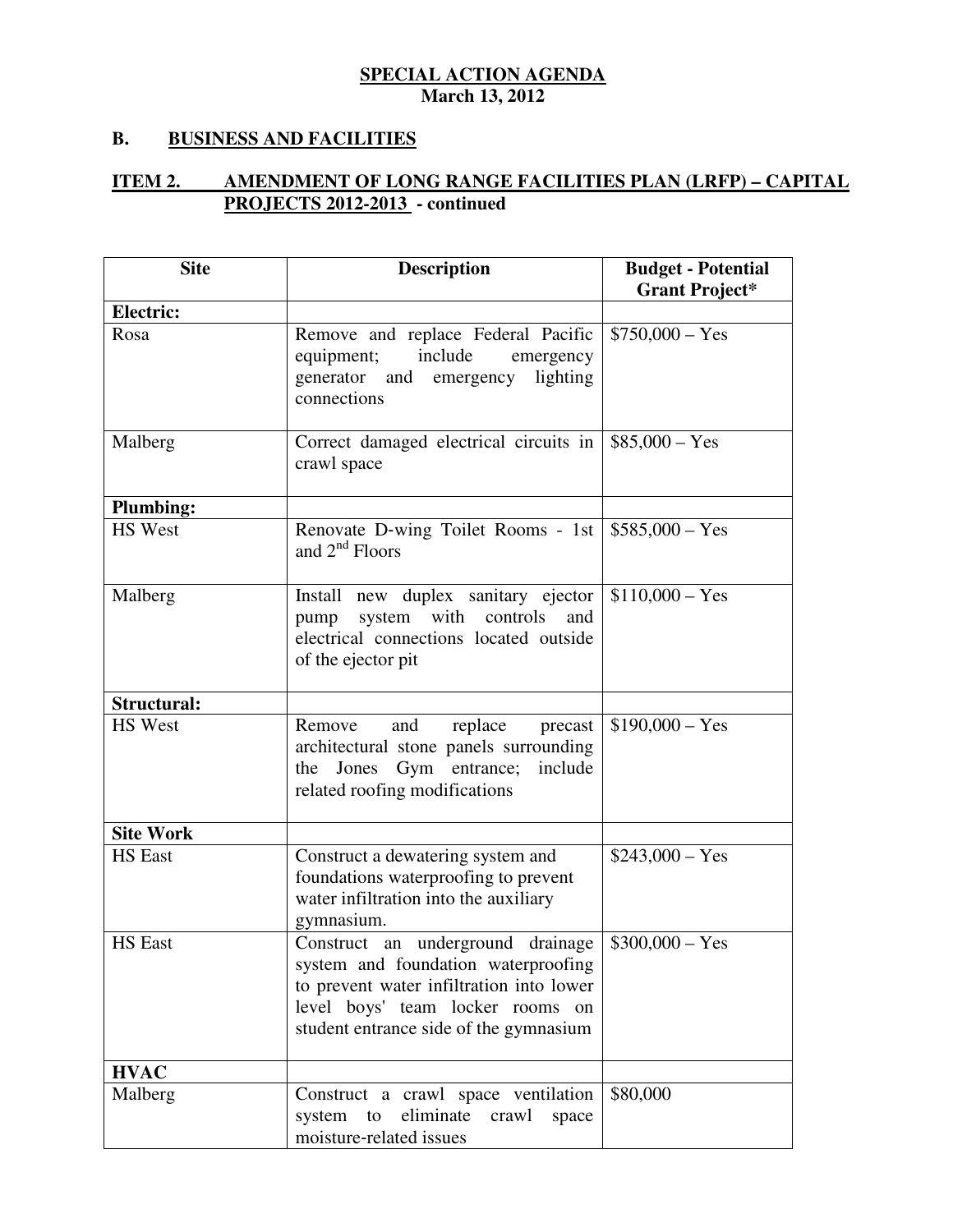### **B. BUSINESS AND FACILITIES**

#### **ITEM 2. PROJECTS 2012-2013 - continued IMENDMENT OF LONG RANGE FACILITIES PLAN (LRFP) – CAPITAL**

| <b>Site</b>                                                    | <b>Description</b>                      | <b>Budget - Potential</b> |  |
|----------------------------------------------------------------|-----------------------------------------|---------------------------|--|
|                                                                |                                         | <b>Grant Project*</b>     |  |
|                                                                |                                         |                           |  |
| Underground                                                    |                                         |                           |  |
| <b>Storage Tank</b>                                            |                                         |                           |  |
| Harte ES                                                       | existing underground LP<br>Remove       | $$20,000 - Yes$           |  |
|                                                                | storage tank and restore site           |                           |  |
|                                                                |                                         |                           |  |
| Kilmer ES                                                      | existing<br>underground<br>LP<br>Remove | $$20,000 - Yes$           |  |
|                                                                | storage tank and restore site           |                           |  |
|                                                                |                                         |                           |  |
| Mann ES                                                        | LP<br>existing underground<br>Remove    | $$20,000 - Yes$           |  |
|                                                                | storage tank and restore site           |                           |  |
|                                                                |                                         |                           |  |
| <b>Stockton ES</b>                                             | existing<br>underground LP<br>Remove    | $$20,000 - Yes$           |  |
|                                                                | storage tank and restore site           |                           |  |
|                                                                |                                         |                           |  |
| <b>Total</b>                                                   |                                         | \$4,168,000               |  |
|                                                                |                                         | * Note                    |  |
| *Note that there is no published grant availability as of this |                                         |                           |  |
| printing                                                       |                                         |                           |  |

 FURTHER RESOLVED, the Board hereby authorizes and directs its Assistant Superintendent-Business to take any steps necessary to effectuate the terms of this resolution and to submit the LRFP amendment to the New Jersey Department of Education.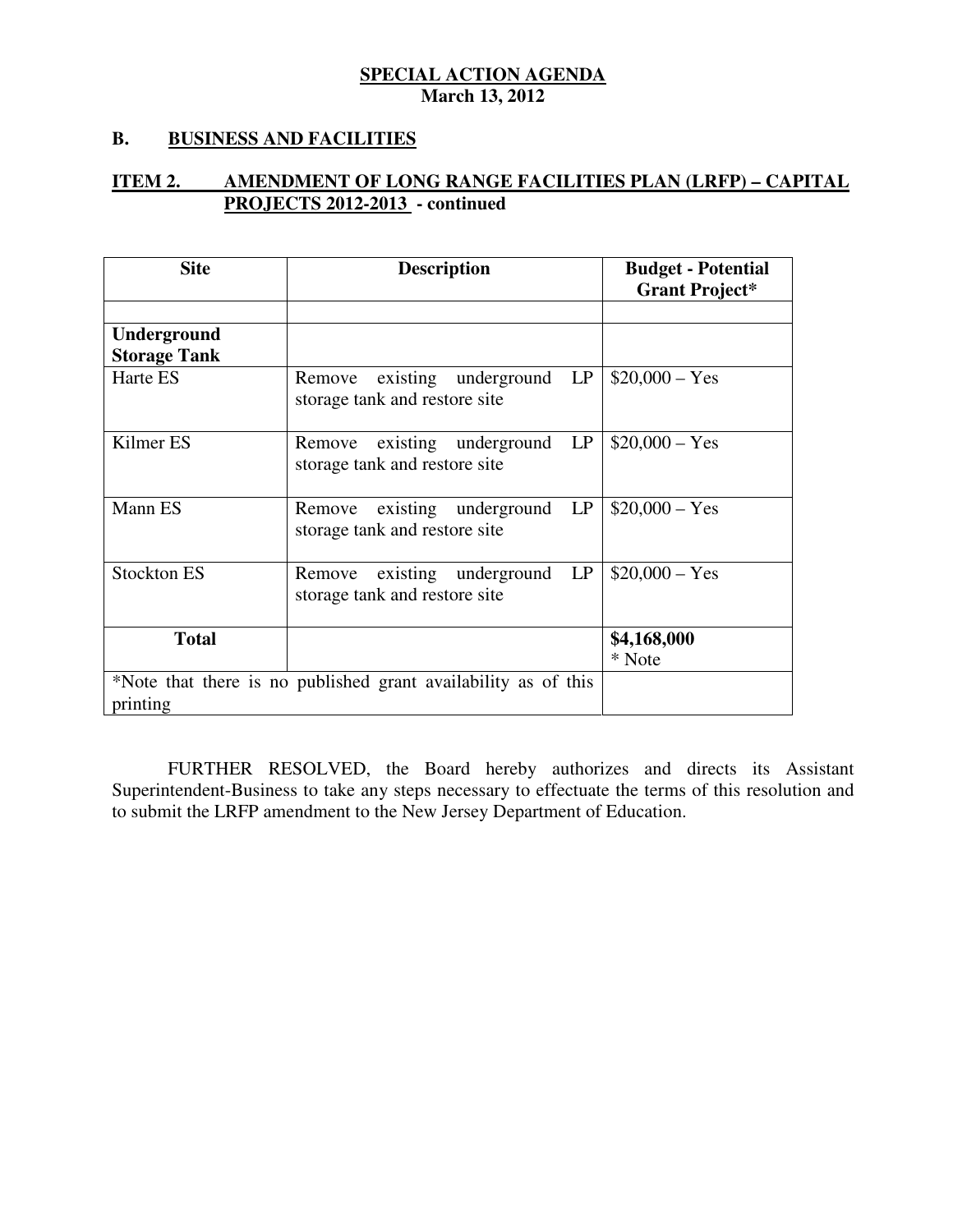#### **B. BUSINESS AND FACILITIES**

#### **ITEM 3. PROJECTS TO THE NEW JERSEY DEPARTMENT OF EDUCATION RESOLUTION APPROVING SUBMISSION OF SCHOOL FACILITIES**

 WHEREAS, the Board of Education of the Township of Cherry Hill, Camden County (the "Board") has determined that certain capital improvement projects are required in the District; and

 WHEREAS, the Board specifically desires to proceed with the following school facilities projects (the "Projects"):

| <b>Site</b>     | <b>Description</b>                                                                                                                                                                                                                       | <b>Budget - Potential</b><br><b>Grant Project*</b> |
|-----------------|------------------------------------------------------------------------------------------------------------------------------------------------------------------------------------------------------------------------------------------|----------------------------------------------------|
| <b>Roofing:</b> |                                                                                                                                                                                                                                          |                                                    |
| Paine           | Restore existing modified bitumen<br>roofing system throughout the original<br>building and the 1995 addition; with<br>selected areas to receive complete<br>replacement; include miscellaneous<br>maintenance work on the 1999 addition | $$675,000 - Yes$                                   |
| Rosa            | Remove standing seam metal roof,<br>original built-up roof and gutters at<br>existing 2-story B-wing and install new<br>insulation and modified bitumen<br>roofing system, including RWC's and<br>related work                           | $$785,000 - Yes$                                   |
| <b>HS</b> East  | Remove existing roofing at lecture<br>rooms, weight room and East Gym<br>lobby and install new insulation and<br>modified bitumen roofing system                                                                                         | $$285,000 - Yes$                                   |
|                 |                                                                                                                                                                                                                                          |                                                    |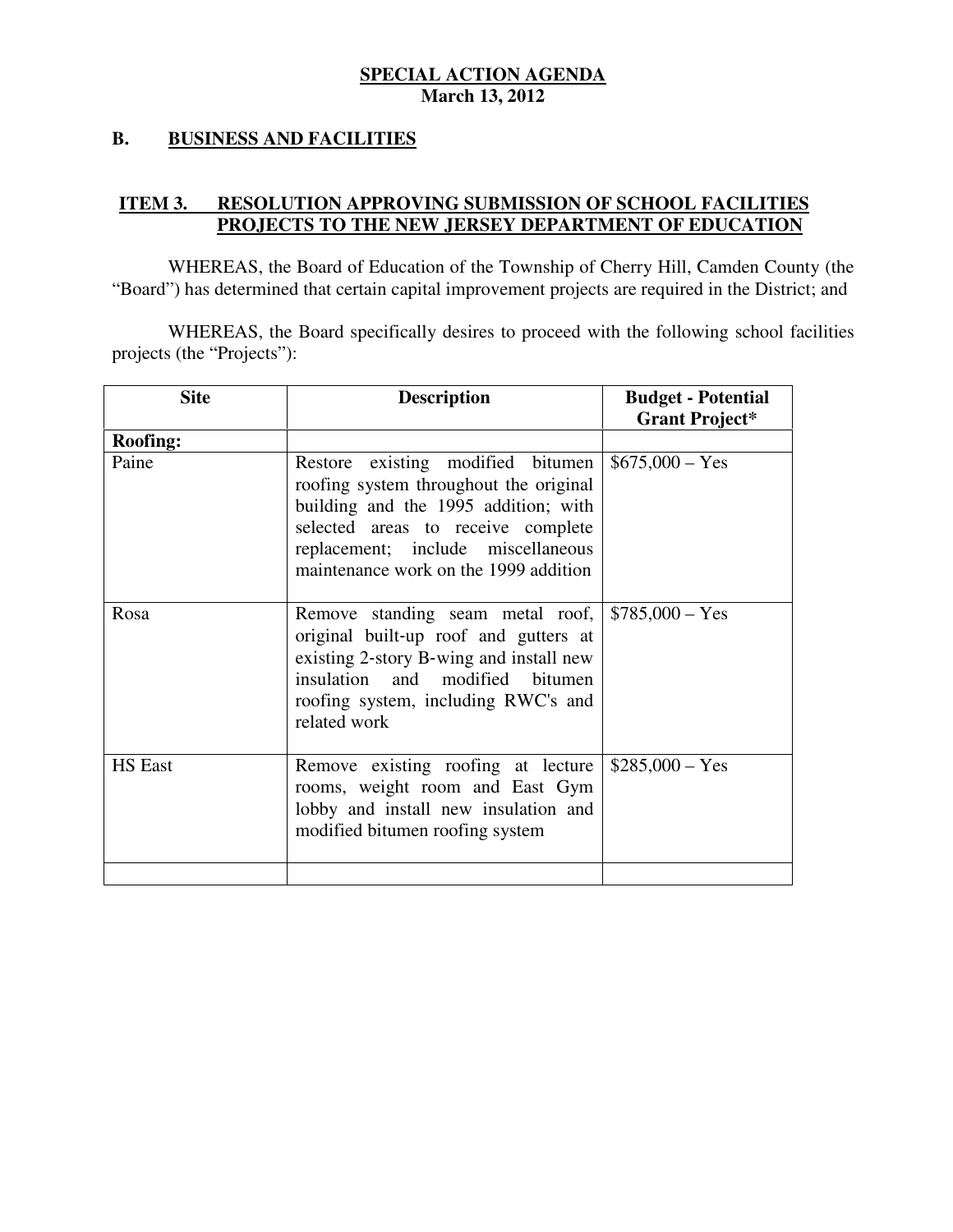### **B. BUSINESS AND FACILITIES**

#### **ITEM 3. PROJECTS TO THE NEW JERSEY DEPARTMENT OF EDUCATION – INESOLUTION APPROVING SUBMISSION OF SCHOOL FACILITIES continued**

| <b>Site</b>        | <b>Description</b>                                                                                                                                                                                                               | <b>Budget - Potential</b><br><b>Grant Project*</b> |
|--------------------|----------------------------------------------------------------------------------------------------------------------------------------------------------------------------------------------------------------------------------|----------------------------------------------------|
| <b>Electric:</b>   |                                                                                                                                                                                                                                  |                                                    |
| Rosa               | Remove and replace Federal Pacific<br>include<br>equipment;<br>emergency<br>generator and emergency lighting<br>connections                                                                                                      | $$750,000 - Yes$                                   |
| Malberg            | Correct damaged electrical circuits in<br>crawl space                                                                                                                                                                            | $$85,000 - Yes$                                    |
| <b>Plumbing:</b>   |                                                                                                                                                                                                                                  |                                                    |
| <b>HS</b> West     | Renovate D-wing Toilet Rooms - 1st   $$585,000 - Yes$<br>and $2nd$ Floors                                                                                                                                                        |                                                    |
| Malberg            | Install new duplex sanitary ejector<br>system with controls<br>and<br>pump<br>electrical connections located outside<br>of the ejector pit                                                                                       | $$110,000 - Yes$                                   |
| <b>Structural:</b> |                                                                                                                                                                                                                                  |                                                    |
| <b>HS</b> West     | replace<br>Remove<br>and<br>precast<br>architectural stone panels surrounding<br>the Jones Gym entrance; include<br>related roofing modifications                                                                                | $$190,000 - Yes$                                   |
| <b>Site Work</b>   |                                                                                                                                                                                                                                  |                                                    |
| <b>HS</b> East     | Construct a dewatering system and<br>foundations waterproofing to prevent<br>water infiltration into the auxiliary<br>gymnasium.                                                                                                 | $$243,000 - Yes$                                   |
| <b>HS</b> East     | Construct an underground drainage $\frac{1}{2}$ \$300,000 – Yes<br>system and foundation waterproofing<br>to prevent water infiltration into lower<br>level boys' team locker rooms on<br>student entrance side of the gymnasium |                                                    |
| <b>HVAC</b>        |                                                                                                                                                                                                                                  |                                                    |
| Malberg            | Construct a crawl space ventilation<br>system to eliminate crawl<br>space<br>moisture-related issues                                                                                                                             | \$80,000                                           |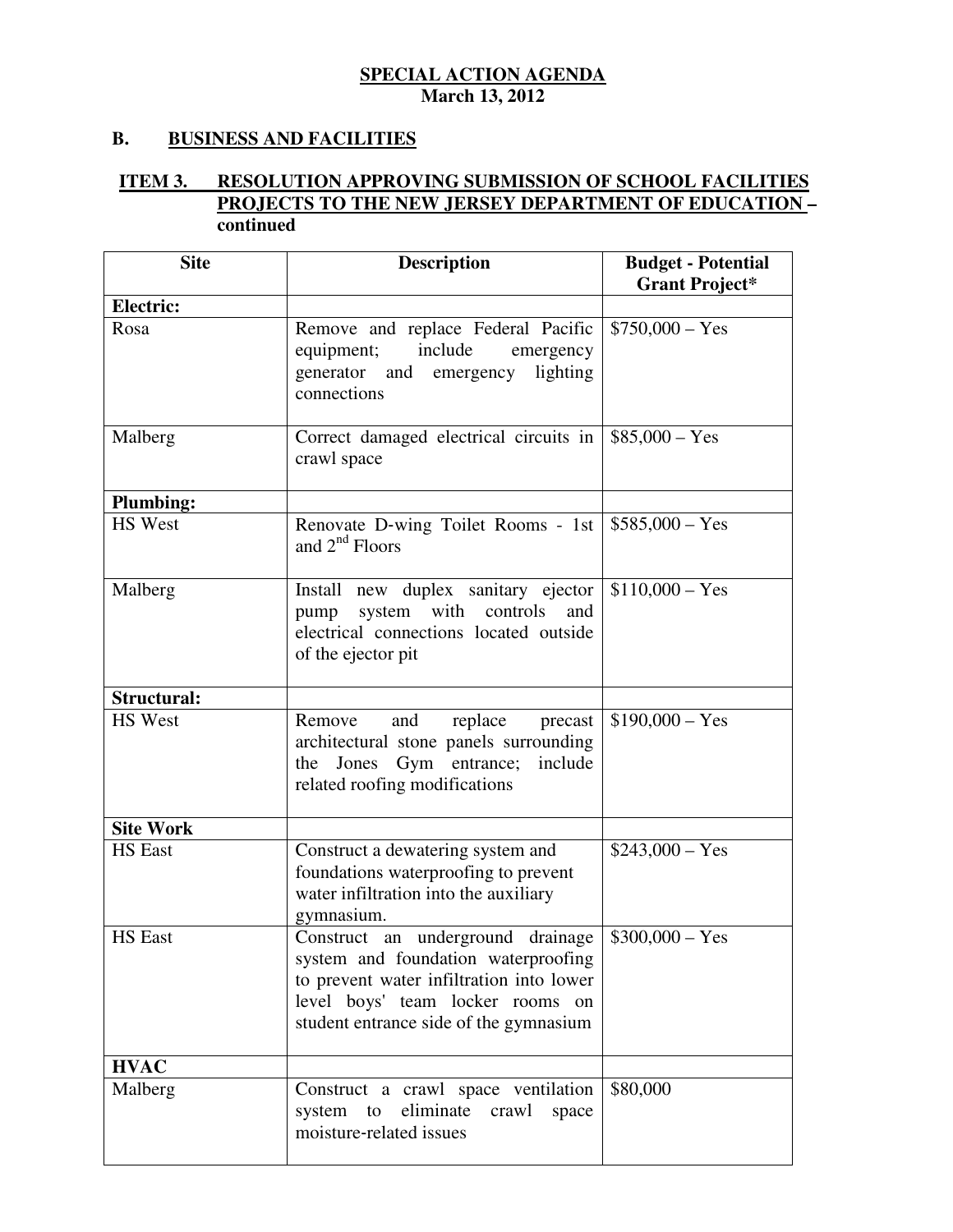#### **B. BUSINESS AND FACILITIES**

#### **ITEM 3. PROJECTS TO THE NEW JERSEY DEPARTMENT OF EDUCATION RESOLUTION APPROVING SUBMISSION OF SCHOOL FACILITIES continued**

| <b>Site</b>                                                    | <b>Description</b>                      | <b>Budget - Potential</b> |
|----------------------------------------------------------------|-----------------------------------------|---------------------------|
|                                                                |                                         | <b>Grant Project*</b>     |
| Underground                                                    |                                         |                           |
| <b>Storage Tank:</b>                                           |                                         |                           |
| Harte ES                                                       | LP<br>existing underground<br>Remove    | $$20,000 - Yes$           |
|                                                                | storage tank and restore site           |                           |
|                                                                |                                         |                           |
| Kilmer ES                                                      | LP<br>existing underground<br>Remove    | $$20,000 - Yes$           |
|                                                                | storage tank and restore site           |                           |
|                                                                |                                         |                           |
| Mann ES                                                        | existing underground<br>LP<br>Remove    | $$20,000 - Yes$           |
|                                                                | storage tank and restore site           |                           |
|                                                                |                                         |                           |
| <b>Stockton ES</b>                                             | existing<br>underground<br>LP<br>Remove | $$20,000 - Yes$           |
|                                                                | storage tank and restore site           |                           |
|                                                                |                                         |                           |
| <b>Total</b>                                                   |                                         | \$4,168,000               |
|                                                                |                                         | * Note                    |
| *Note that there is no published grant availability as of this |                                         |                           |
| printing                                                       |                                         |                           |

 WHEREAS, the Board has authorized the architectural/engineering firm, Becica Associates, LLC, to prepare schematic documentation for the Projects; and

 WHEREAS, the Board intends to finance the local share of the Projects' total cost through the use of available capital projects funds and, where eligible, to apply for grants pursuant to *N.J.S.A.* 18A:7G-15;

#### NOW, THEREFORE, BE IT

 RESOLVED that the Board hereby approves the Projects as delineated above, and the Board further approves funding of the local share for such Projects through funds currently budgeted in capital outlay for the 2012-2013 school year; and be it

 FURTHER RESOLVED that pursuant to *N.J.A.C.* 6A:26-3.2, the Board hereby authorizes and directs its Assistant Superintendent-Business and its Architect to submit applications to the Division of Finance in the New Jersey Department of Education in the usual course for filing and approval of the Projects; and be it

 FURTHER RESOLVED, that the Board President, Superintendent, and Assistant Superintendent-Business/Secretary are hereby authorized to execute any documents necessary to effectuate the terms of this Resolution.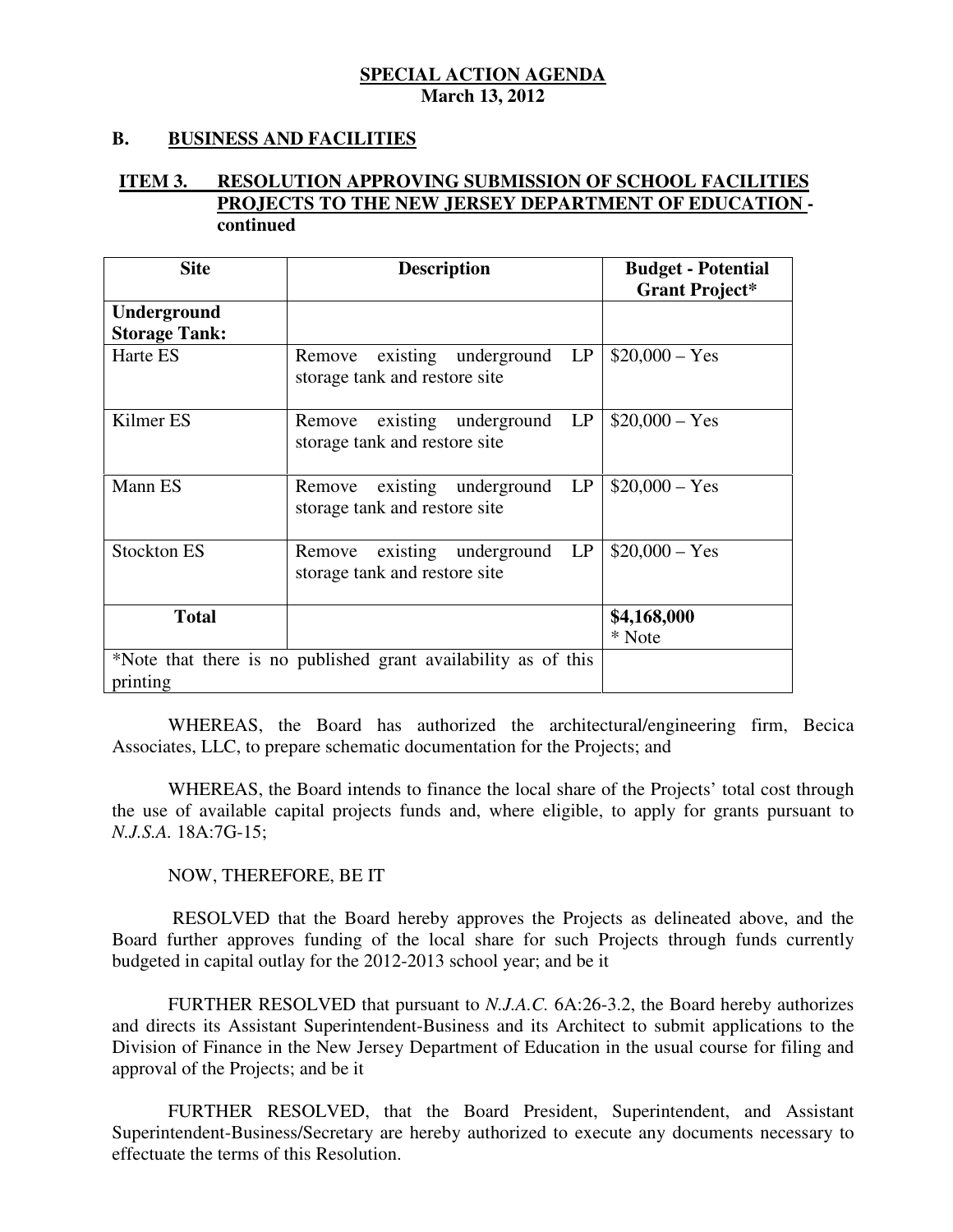#### **B. BUSINESS AND FACILITIES**

#### **ITEM 4. IMENDMENT OF LONG RANGE FACILITIES PLAN ("LRFP") -2011-2012 CAPITAL PROJECTS**

 WHEREAS, the Cherry Hill School District has developed a list of proposed school facilities capital projects; and

 WHEREAS, the identified projects are not currently included in the LRFP previously submitted to and approved by the New Jersey Department of Education; and

 WHEREAS, the School District is required by law to amend its LRFP prior to seeking approval to undertake the identified capital projects;

NOW, THEREFORE, BE IT

 RESOLVED, that pursuant to *N.J.A.C.* 6A:26-2.1 *et seq.*, the Board of Education hereby authorizes submission of an application to the Commissioner of Education of New Jersey to amend the School District's LRFP to include the following school facilities projects:

and be it

 FURTHER RESOLVED, the Board hereby authorizes and directs its Assistant Superintendent- Business and Architect to take any steps necessary to effectuate the terms of this resolution and to submit the LRFP amendment to the New Jersey Department of Education.

| <b>Site</b>                         | <b>Description</b>                                                                                             | <b>Budget</b> |
|-------------------------------------|----------------------------------------------------------------------------------------------------------------|---------------|
| <b>Woodcrest ES</b>                 | Partial Bus Loop Reconstruction – Replace bus<br>loop paving, concrete curbs, sidewalks and<br>accessible ramp | \$290,000     |
| <b>High School East</b>             | Partial Bus Loop Reconstruction – Replace bus<br>loop paving, concrete curbs, sidewalks and<br>accessible ramp | \$920,000     |
|                                     | Replace Existing Automatic Fire Detection and<br>Alarm System                                                  | \$1,500,000   |
| Rosa International<br>Middle School | Curtain Wall Replacement on Rear A-wing and<br>all of B-wing                                                   | \$1,650,000   |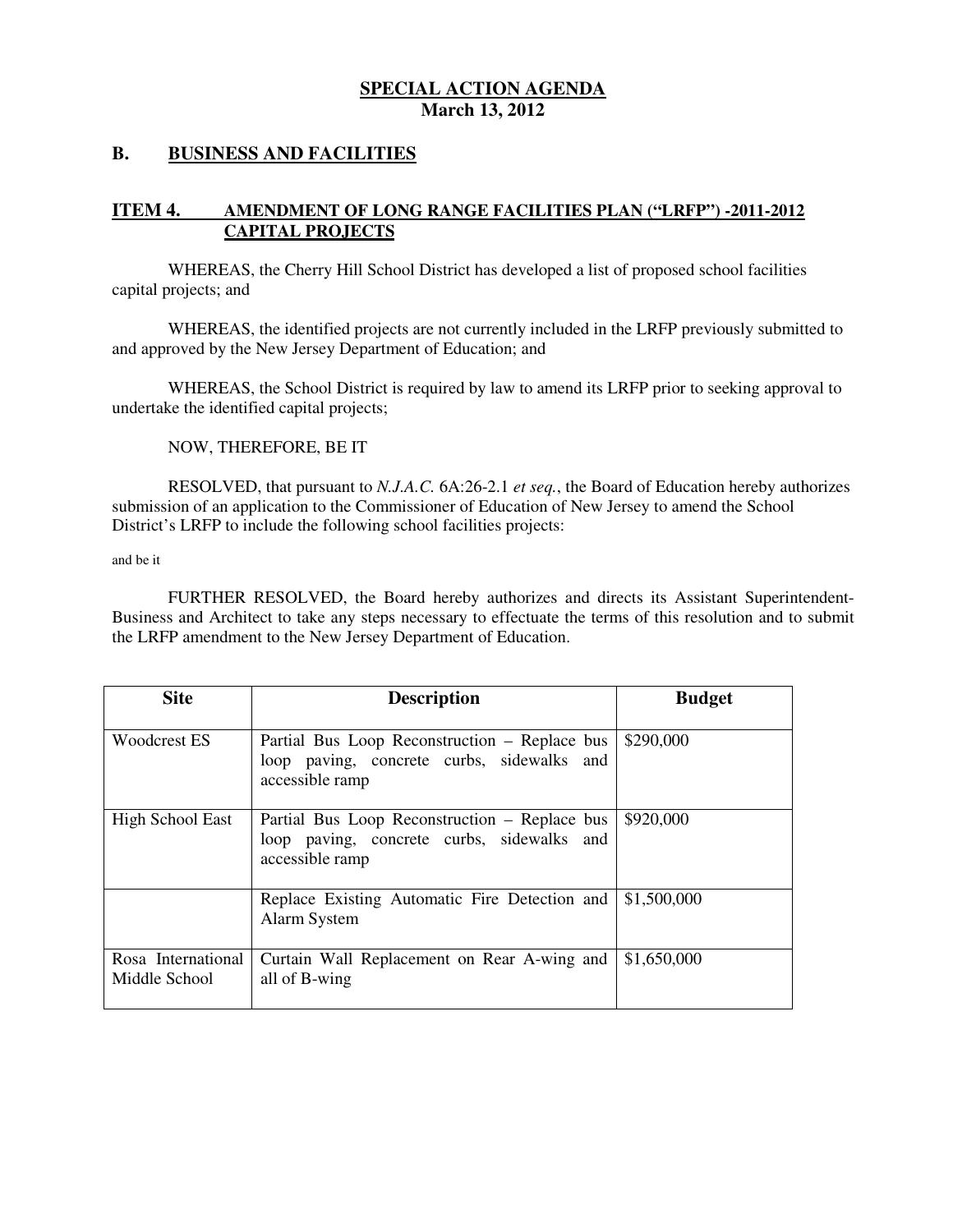#### **B. BUSINESS AND FACILITIES**

#### **ITEM 5. RESOLUTION APPROVING SUBMISSION OF OTHER CAPITAL PROJECTS TO THE NEW JERSEY DEPARTMENT OF EDUCATION**

 WHEREAS, the Board of Education of the Township of Cherry Hill, Camden County (the "Board") has determined that certain capital improvement projects are required in the District; and

 projects pursuant to N.J.A.C. 6A:26-3.12 (the "Projects"); and to seek grant funding for the project in the event such funding should become available; WHEREAS, the Board specifically desires to proceed with the following projects as other capital

| <b>Site</b>                         | <b>Description</b>                                                                                             | <b>Budget</b> |
|-------------------------------------|----------------------------------------------------------------------------------------------------------------|---------------|
| Woodcrest ES                        | Partial Bus Loop Reconstruction – Replace bus<br>loop paving, concrete curbs, sidewalks and<br>accessible ramp | \$290,000     |
| <b>High School East</b>             | Partial Bus Loop Reconstruction – Replace bus<br>loop paving, concrete curbs, sidewalks and<br>accessible ramp | \$920,000     |
|                                     | Replace Existing Automatic Fire Detection and<br>Alarm System                                                  | \$1,500,000   |
| Rosa International<br>Middle School | Curtain Wall Replacement on Rear A-wing and<br>all of B-wing                                                   | \$1,650,000   |

 WHEREAS, the Board hereby authorizes the architectural/engineering firm, Becica Associates, LLC, to prepare schematic documentation for the Projects; and

 WHEREAS, the Board intends to finance the local share of the Projects' total cost through the use of funds currently available or to be available in capital outlay for the 2011-2012 school year, subject to County School Business Administrator approval of any necessary fund transfers:

NOW, THEREFORE, BE IT

RESOLVED that the Board hereby approves the Projects as delineated above, and be it

 FURTHER RESOLVED that pursuant to *N.J.A.C.* 6A:26-3.12, the Board hereby authorizes and directs its Assistant Superintendent-Business and its Architect to submit applications to the Office of School Facilities in the New Jersey Department of Education in the usual course for filing and approval of the Projects; and to submit applications for grant funding in the event the Department of Education determines in the future to accept such applications and be it

 FURTHER RESOLVED, that the Board President, Superintendent, and Assistant Superintendent- Business/Secretary are hereby authorized to execute any documents necessary to effectuate the terms of this Resolution.

Motion: Vote: Second: Second: Vote: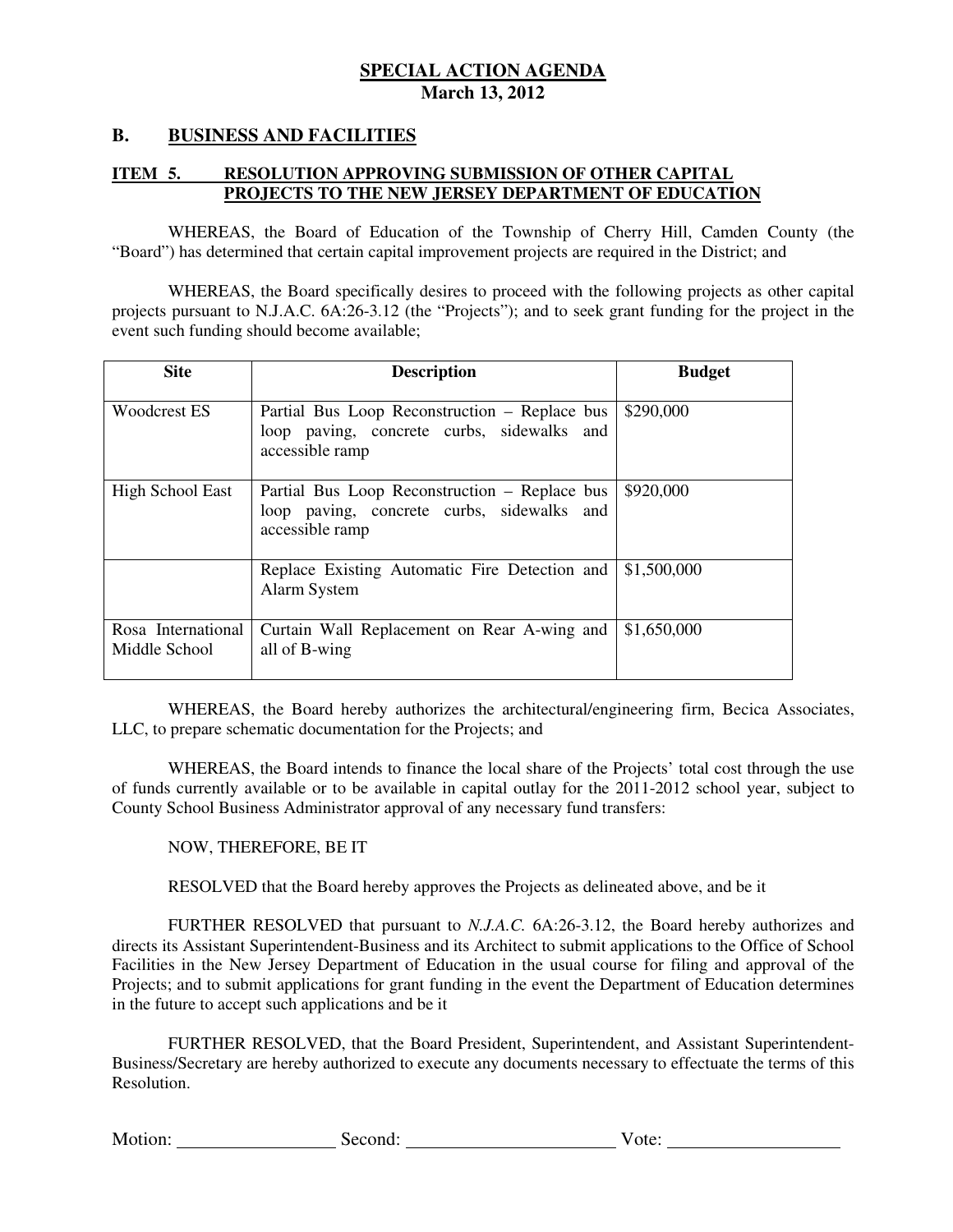### **C. HUMAN RESOURCES/NEGOTIATONS**

 *Long Range Plan Goal:* 

 • *"Optimize Human Resource function to meet changing instructional and organizational program requirements."* 

The Superintendent recommends the following:

- 1. Termination of Employment—Certificated
- 2. Termination of Employment—Non-Certificated
- 3. Appointments—Certificated
- 4. Appointments-Non-Certificated
- 5. Other Compensation—Certificated

#### **ITEM 1. TERMINATION OF EMPLOYMENT—CERTIFICATED**

(a) Resignations

#### **RECOMMENDATION:**

 It is recommended that the following resignations be accepted on the dates listed for the reasons indicated.

| Name                  | <b>Assignment</b>                                                               | <b>Effective Date</b> | Reason     |
|-----------------------|---------------------------------------------------------------------------------|-----------------------|------------|
| Donna Powell          | Kingston-Grade 3<br>$(\$89,948)$                                                | 7/01/12               | Retirement |
| Debra Scanlon         | Cooper-Special<br>Education (\$89,948)                                          | 7/01/12               | Retirement |
| Linda Makris          | Sharp-Nurse<br>$(\$89,948)$                                                     | 4/01/12               | Retirement |
| Mary Kinsey           | Cooper-Special<br>Education $(\$97,960)$                                        | 7/01/12               | Retirement |
| <b>Allison Dillon</b> | <b>CHHS West-</b><br>Assistant Coach,<br>Girls Lacrosse (this<br>position only) | 3/01/12               | Personal   |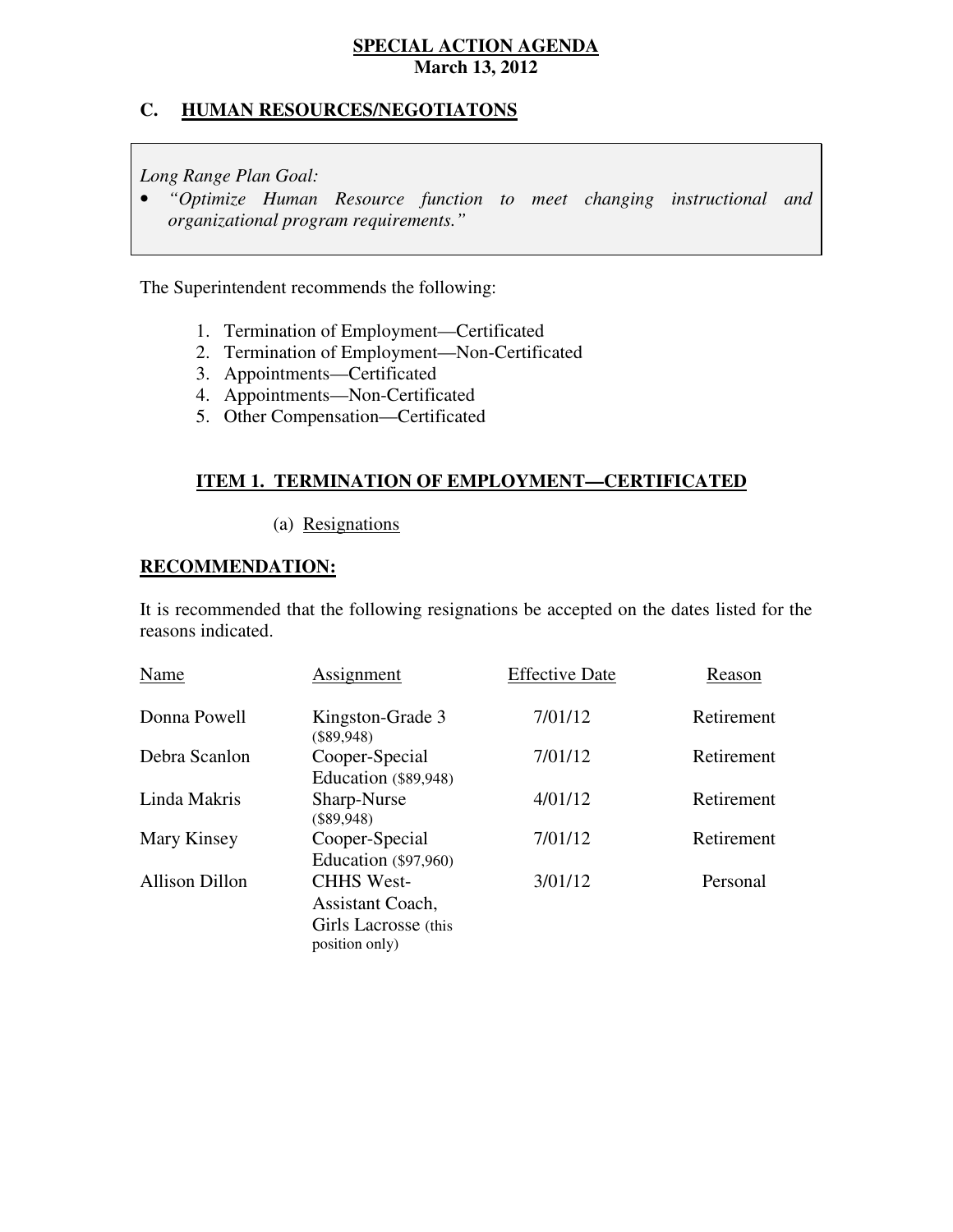# **C. HUMAN RESOURCES/NEGOTIATONS**

### **ITEM 2. TERMINATION OF EMPLOYMENT—NON-CERTIFICATED**

# (a) Resignations

### **RECOMMENDATION:**

 It is recommended that the following resignations be accepted on the dates listed for the reasons indicated.

| Name                   | <b>Assignment</b>                           | <b>Effective Date</b> | Reason     |
|------------------------|---------------------------------------------|-----------------------|------------|
| Shelby Keller          | Malberg-<br>Timekeeper (\$48,126)           | 7/01/12               | Retirement |
| <b>Brenda Chambers</b> | Harte-Educational<br>Assistant $(\$10,450)$ | 3/15/12               | Personal   |

(b) Termination of Employment

### **RECOMMENDATION:**

 It is recommended that employee #4099 be terminated effective 3/09/12 for reasons on file in the office of Human Resources.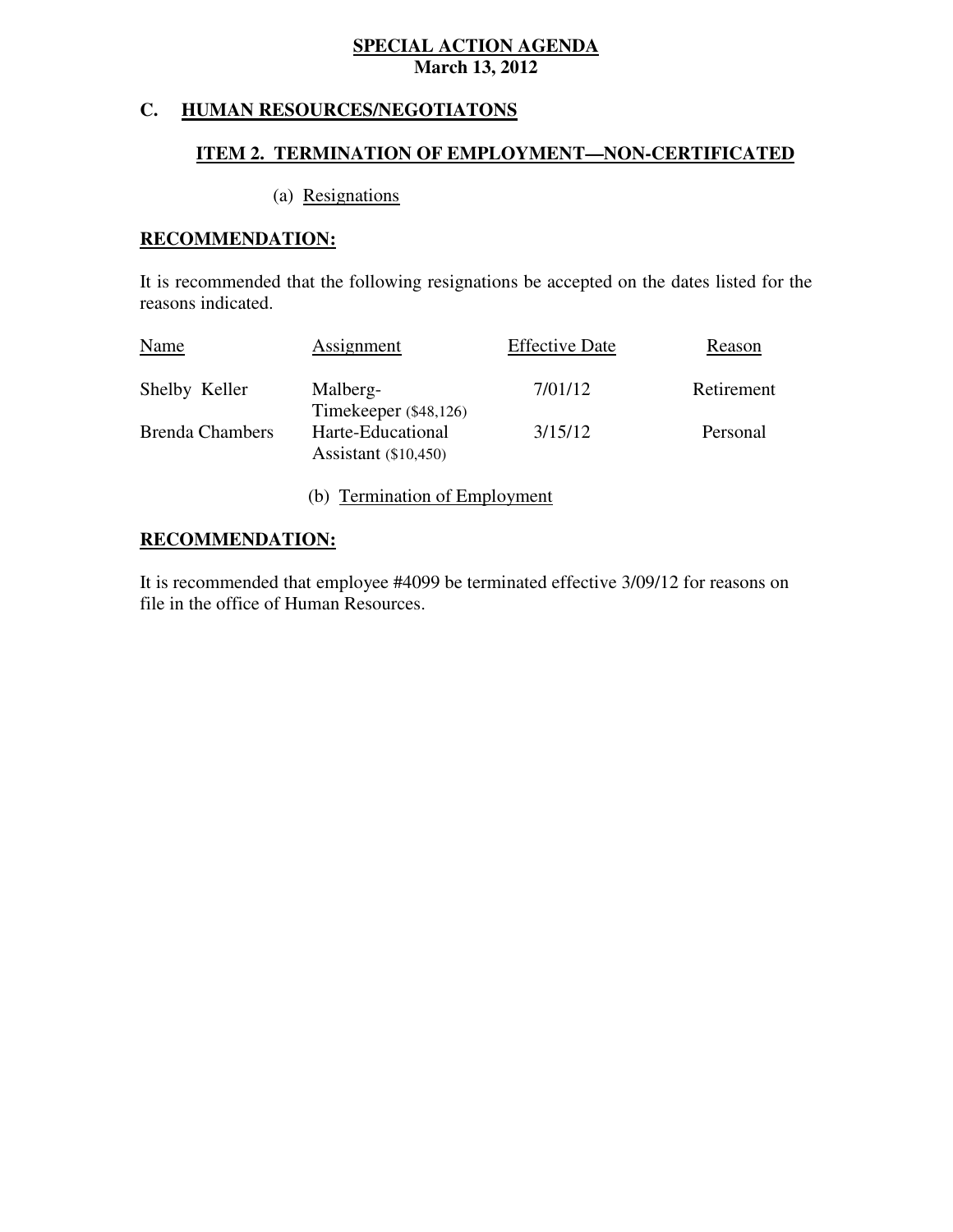#### **C. HUMAN RESOURCES/NEGOTIATONS**

#### **ITEM 3. APPOINTMENTS—CERTIFICATED**

#### (a) Regular

#### **RECOMMENDATION:**

 It is recommended that the persons listed be appointed to the positions indicated for the 2011-12 school year in accord with the data presented:

| Name                  | Assignment                                                                                                                                                                                                                    | <b>Effective Date</b>                  | <b>Salary</b>                                                   |
|-----------------------|-------------------------------------------------------------------------------------------------------------------------------------------------------------------------------------------------------------------------------|----------------------------------------|-----------------------------------------------------------------|
| Gregg Love            | Johnson-Grade 5 (Long term<br>substitute for A. Young on leave of<br>absence-budget #11-120-100-101-12-<br>0100)                                                                                                              | 3/16/12-5/01/12<br>(contract extended) | \$46,277<br>prorated<br>(Bachelors-<br>step $1)$                |
| Elyse Ettin           | Kilmer-Guidance (Long term<br>substitute for D. Ward on leave of<br>absence-budget #11-000-218-104-15-<br>0100)                                                                                                               | 3/28/12-4/30/12<br>(contract extended) | \$50,398<br>prorated<br>(Masters-<br>step $1)$                  |
| Takiyah<br>Jackson    | Mann-Grade 5 (Long term substitute<br>for W. Wong on leave of absence-<br>budget #11-120-100-101-24-0100)                                                                                                                     | 3/14/12-6/30/12                        | \$48,032<br>prorated*<br>(Bachelors-<br>$+15$ step 4)           |
| Michelle<br>Giley     | Johnson-.5 Title I (Reassignment of<br>E. Trombetta-budget #20-232-100-101-<br>12-0100)                                                                                                                                       | On or about<br>3/12/12-6/30/12         | \$25,399<br>prorated<br>$(.5 \text{ of }$<br>Masters-step<br>3) |
| James<br>DiCicco, Sr. | <b>CHHS West-Social Studies (Long</b><br>term substitute for L. Farrington on<br>leave of absence-budget #11-140-100-<br>$101 - 55 - 0100$<br>$\ast$ C alama a dissemble defines semificantino - afinital distance di analita | 4/24/12-6/30/12                        | \$54,899<br>prorated<br>(Masters-<br>step $9)$                  |

\*Salary adjusted for verification of additional credits

(b) Substitute Teachers/Nurses

#### **RECOMMENDATION:**

 It is recommended that the persons listed be approved as substitute teachers/nurses for the 2011-12 school year effective 3/14/12-6/30/12. Monies budgeted from account #11-120 100-101-98-0150/11-130-100-101-98-0150/11-140-100-101-98-0150/11-000-213-104 98-0150/11-000-240-105-98-0150.

| <b>Name</b>                              | Name                                 | Name                                     | Name                               |
|------------------------------------------|--------------------------------------|------------------------------------------|------------------------------------|
| Paul Connor                              | <b>Emily Saling</b>                  | <b>Shannon Nagele</b>                    | Jean Horn                          |
| Kimberly Katelhon<br>Tina Guerra (nurse) | Ryan Nixon<br>Susan Bruce<br>(nurse) | Abigail Kaeser<br><b>Susan McGlinsey</b> | Jessica Regalbuto<br>Gregory Rubin |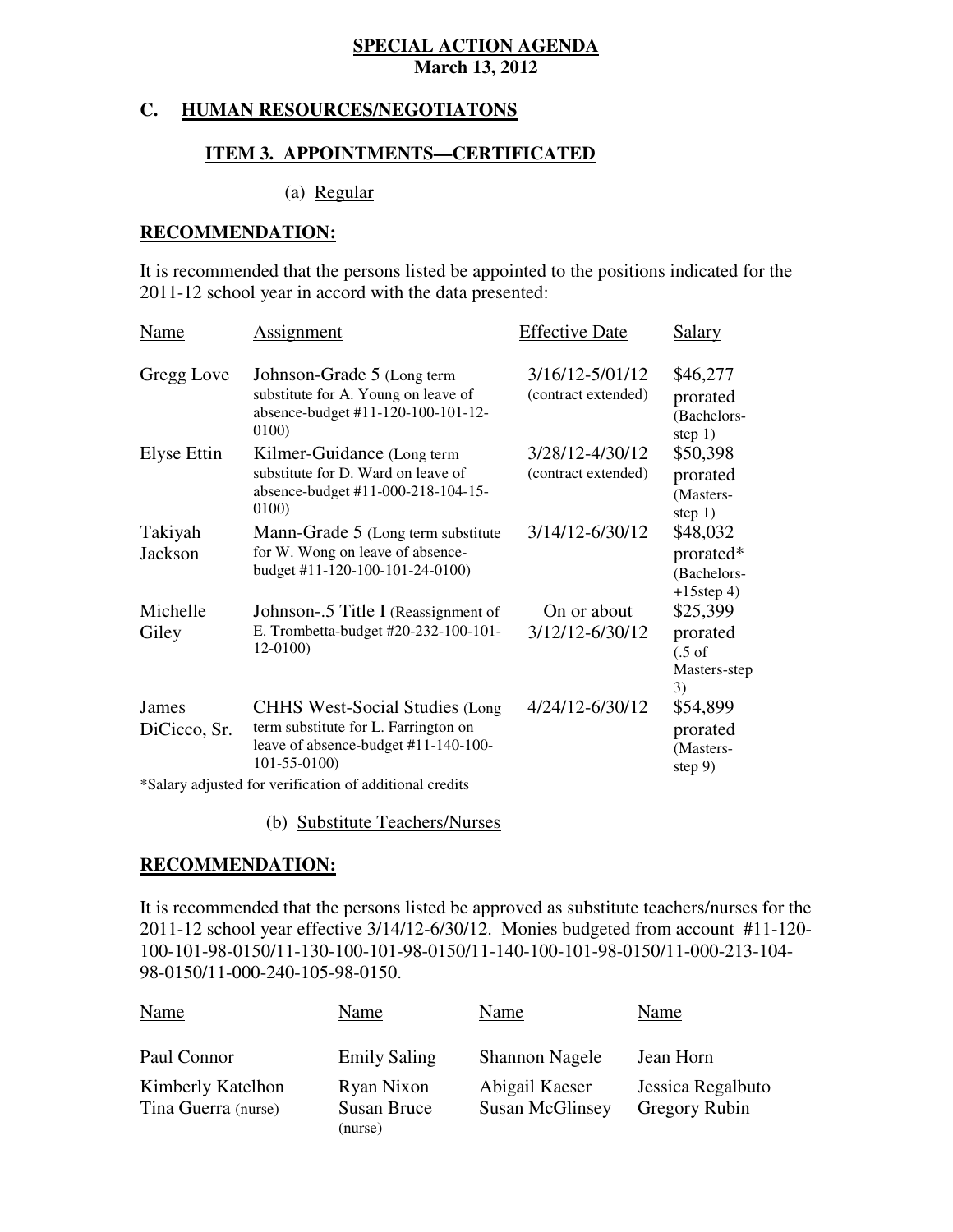### **C. HUMAN RESOURCES/NEGOTIATONS**

#### **ITEM 4. APPOINTMENTS—NON-CERTIFICATED**

(a) Regular

#### **RECOMMENDATION:**

 It is recommended that the person listed be appointed to the position indicated for the 2011-12 school year in accord with the data presented:

| Name            | Assignment                                                                                        | <b>Effective Date</b>          | <b>Hourly Rate</b> |
|-----------------|---------------------------------------------------------------------------------------------------|--------------------------------|--------------------|
| Holly Warshauer | Harte-Educational<br>Assistant (Resignation of<br>B. Chambers-budget #11-<br>213-100-106-09-0100) | On or about<br>3/13/12-6/30/12 | \$9.07             |

(b) Substitute Educational Assistant

#### **RECOMMENDATION:**

 It is recommended that the person listed be approved as a substitute educational assistant for the 2011-12 school year effective 3/14/12-6/30/12. Monies budgeted from account #11-190-100-106-98-0150.

Name

Jessica Regalbuto

#### **ITEM 5. OTHER COMPENSATION—CERTIFICATED**

(a) Payment for Additional Class

#### **RECOMMENDATION:**

 It is recommended that the persons listed be approved for an additional Spanish class at CHHS East effective 3/02/12-3/15/12.

| Name             | Daily Rate for Additional Class |
|------------------|---------------------------------|
| Rachel Boswell   | \$48.22                         |
| Laura Lucia      | \$41.43                         |
| Martha Perez     | \$67.11                         |
| Kelly Germscheid | \$42.92                         |
| Paula Saillard   | \$85.50                         |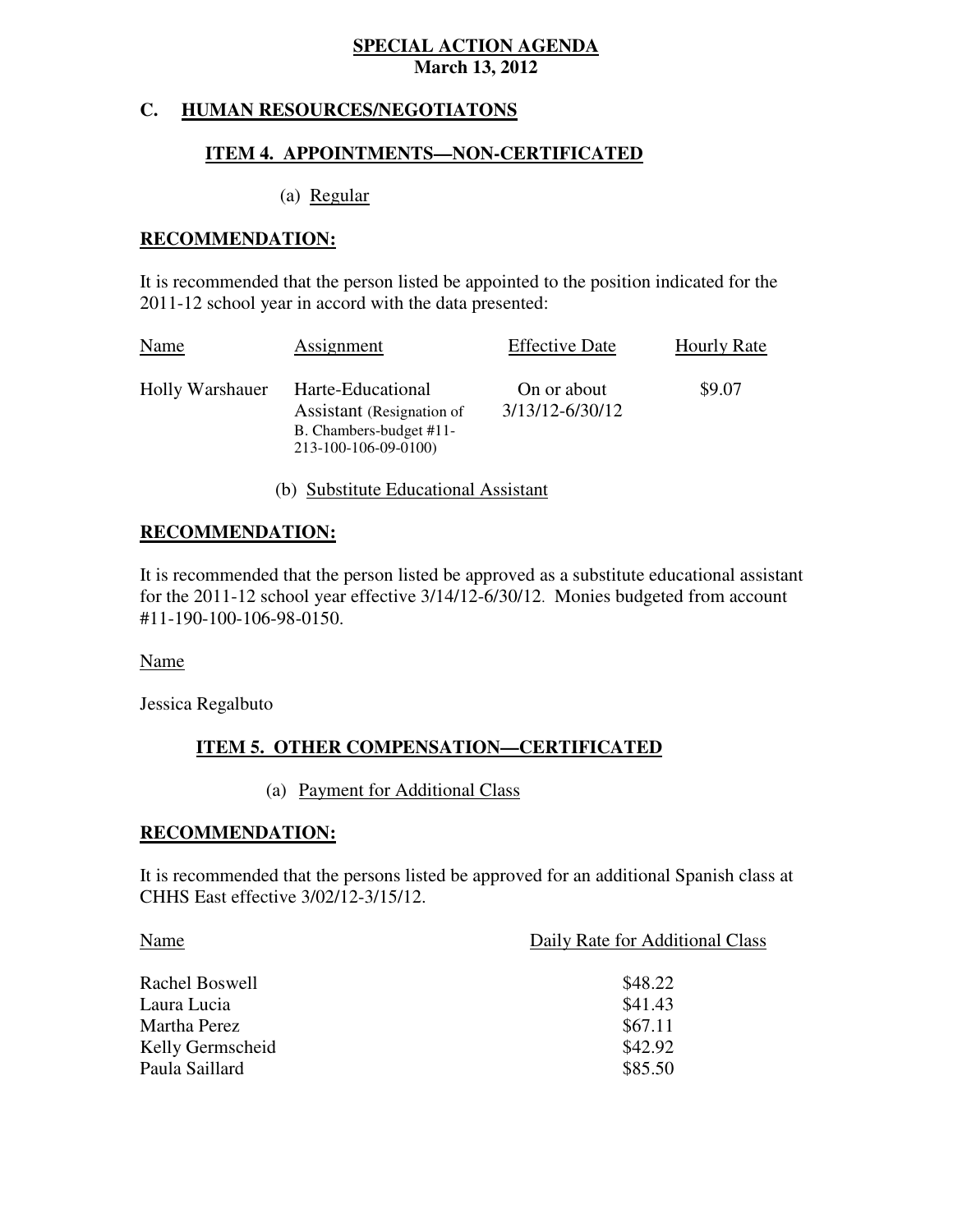# **C. HUMAN RESOURCES/NEGOTIATONS**

#### **ITEM 5. OTHER COMPENSATION—CERTIFICATED** -continued

(b) Payment to Presenters

#### **RECOMMENDATION:**

 It is recommended that the persons listed be approved to present an in-district four hour workshop in March 2012 at the rate of \$53.56/hr (not to exceed \$214.24 each). Monies budgeted from account #20-272-200-101-99-0101.

Name Name

Elizabeth Mancini

Michael Dappolone

| Motion | Second | $\gamma$ te<br>vu |
|--------|--------|-------------------|
|        |        |                   |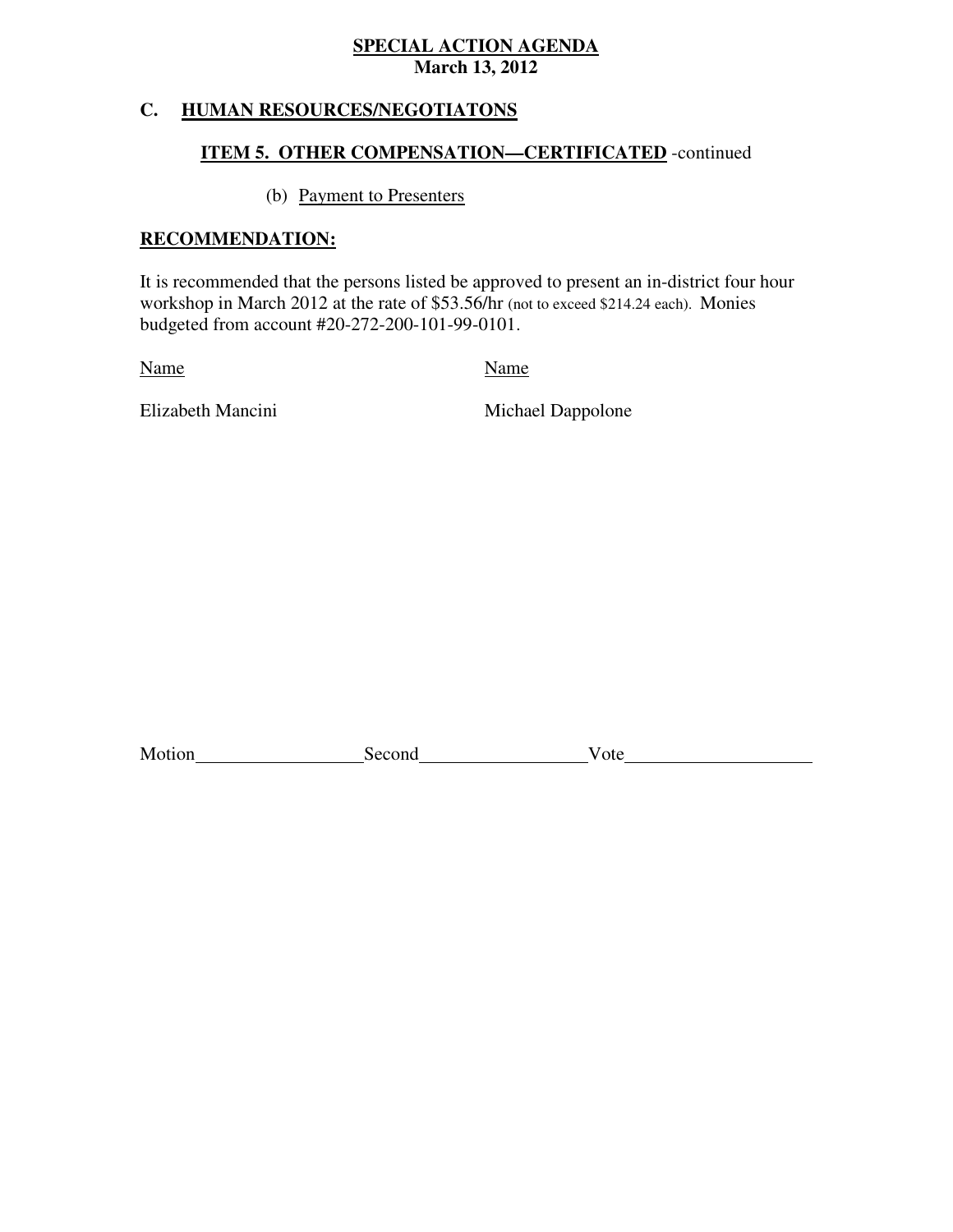### **D. POLICY & LEGISLATION COMMITTEE**

#### *Long Range Plan Goals:*

**•** "Board of Education members, administrators, teachers, parents and the community work together to ensure  *all students are provided with academic, social and emotional support necessary to create optimal conditions for high achievement, continued growth and personal development."* 

#### **NO ITEMS**

### **E. STRATEGIC PLANNING COMMITTEE**

#### **NO ITEMS**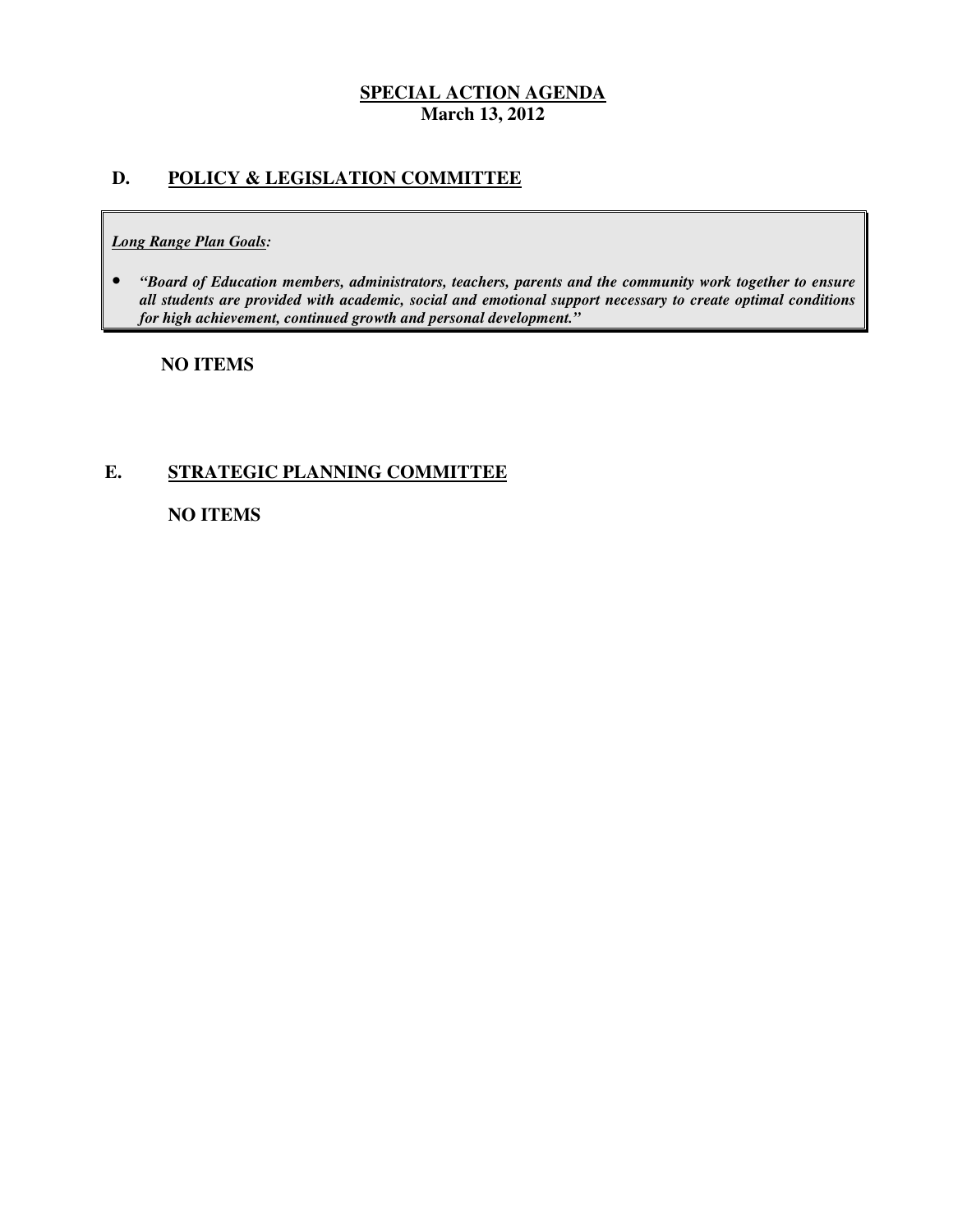# memorandum

# **Date: March 7, 2012**

**To:** Members, Board of Education

**From:** Dr. Maureen Reusche, Superintendent

# **AGENDA**

# **EXECUTIVE SESSION 6:00 PM SPECIAL ACTION MEETING—7:00 PM BOARD WORK SESSION—Immediately following Special Action**

**March 13, 2012 Malberg Board Room** 

# **BOARD OF EDUCATION COMMITTEES**

#### **Curriculum & Instruction Committee Members (yellow)**  Chairperson: Eric Goodwin Administrative Liaison: Marianne W. Gaffney Committee Members: Sherrie Cohen, Colleen Horiates, Carol Matlack

### **Business & Facilities Committee Members (blue)**

 Chairperson: Steven Robbins Administrative Liaison: James Devereaux Committee Members: Kathy Judge, Elliott Roth, Wayne Tarken

 **Negotiations, Human Resources & Litigation Committee Members (pink)**  Chairperson: Sherrie Cohen Administrative Liaison: Nancy Adrian Committee Members: Colleen Horiates, Kathy Judge, Carol Matlack

# **Policy & Legislation Committee Members (green)**

 Chairperson: Kathy Judge Administrative Liaison: Maureen Reusche Committee Members: Sherrie Cohen, Eric Goodwin, Carol Matlack

#### **Strategic Planning**

 Chairperson: Elliott Roth Administrative Liaison: James Devereaux Committee Members: Seth Klukoff, Steve Robbins, Wayne Tarken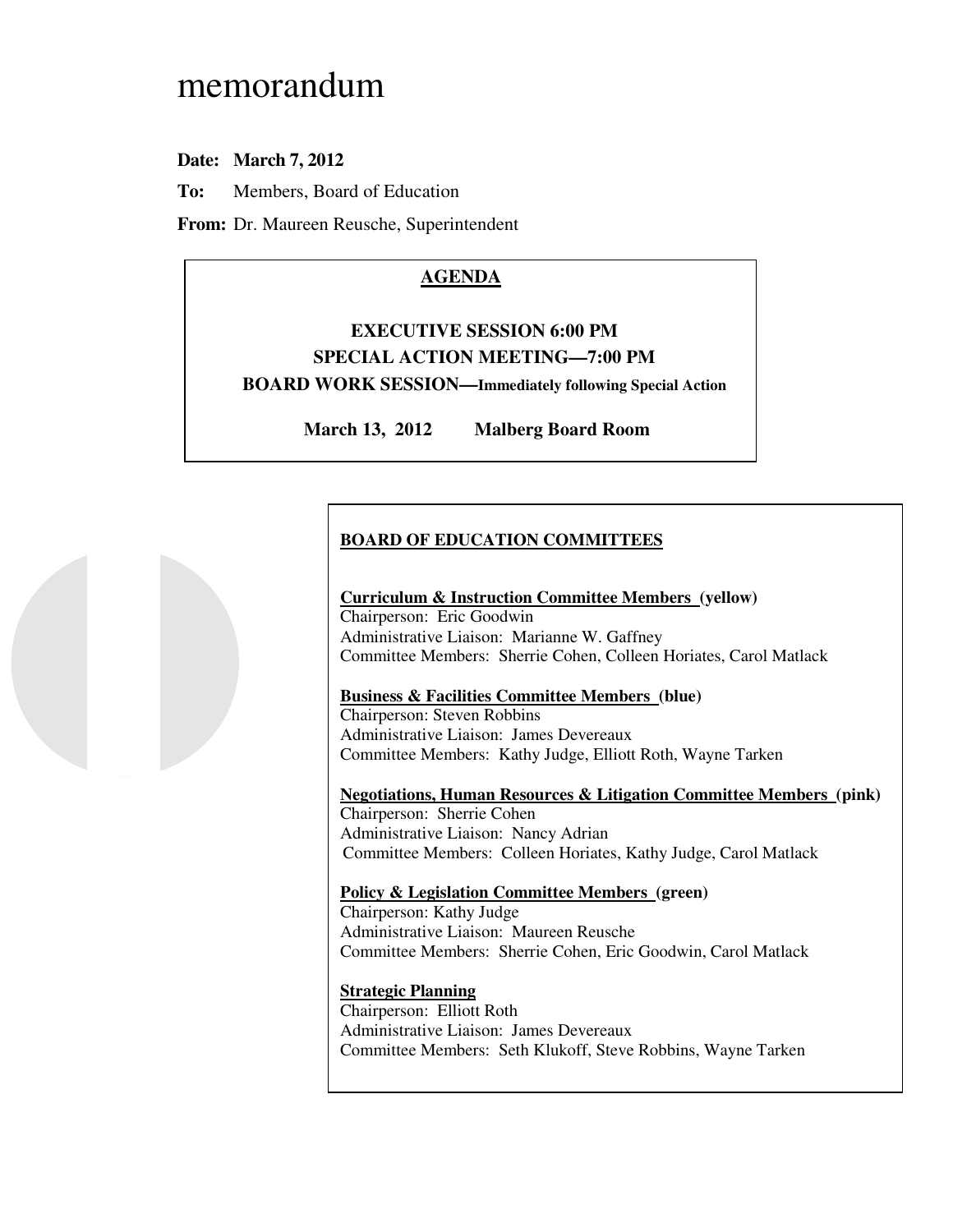# **BOARD WORK SESSION**

March 13, 2012

# **PRESENTATIONS**

- Presentation by H.S. West "The Wedding Singer" students………..Susan Bastnagel
- Recognition of H.S. West Mock Trial Team……………………….. Susan Bastnagel

# **BOARD WORK SESSION**

• First Public Discussion (Agenda Items -up to three minutes per person)

#### **NEW BUSINESS**

• Second Public Discussion (up to three minutes per person)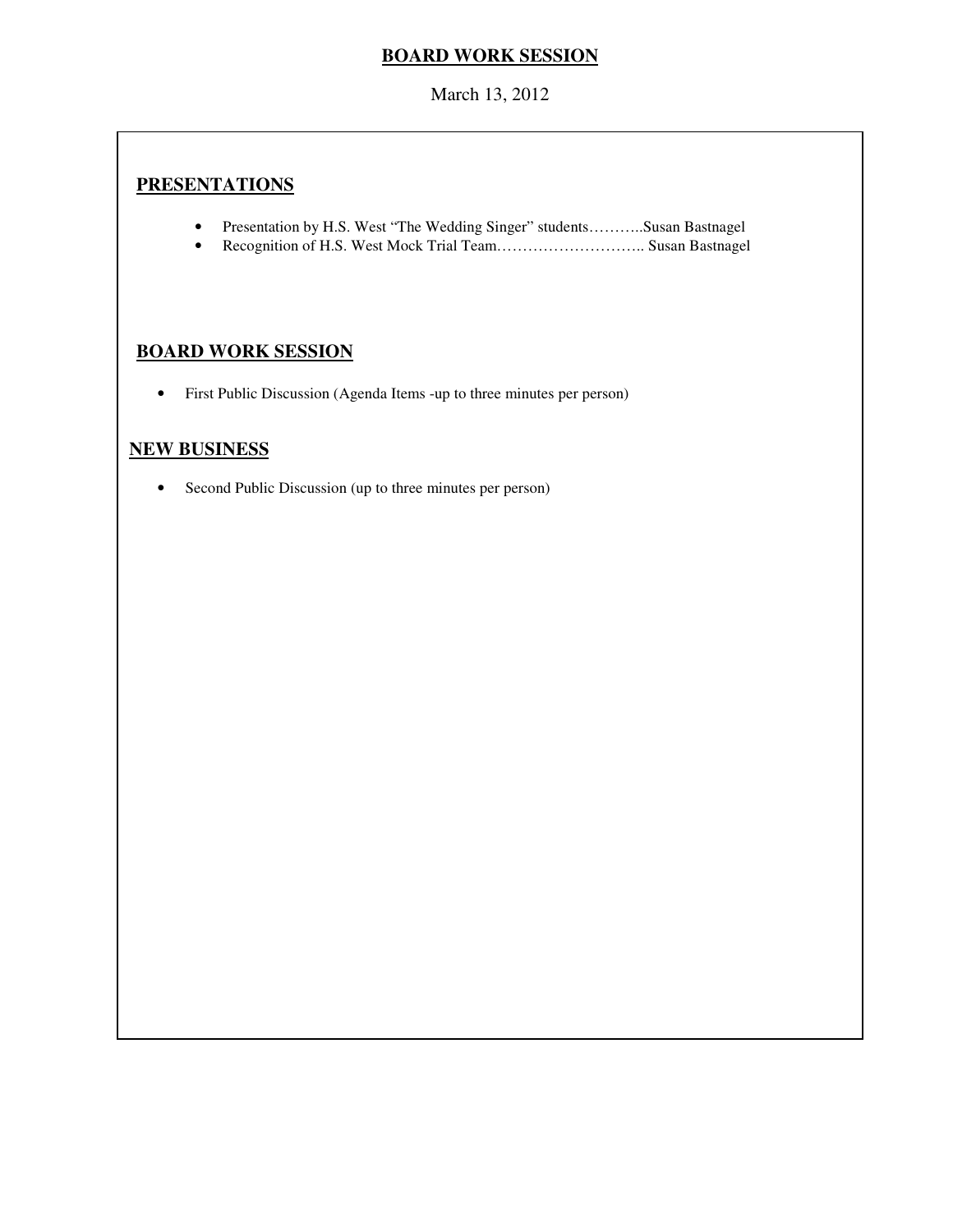# **A. CURRICULUM & INSTRUCTION**

 *Long Range Plan Goals:* 

- \_ *"Establish for students, high academic, social and moral standards which reflect the attributes of a responsible, well-rounded and contributing member of society."*
- \_ *"Design all aspects of curriculum to ensure all students are provided with opportunities to meet or exceed high academic standards."*
- \_ *"Design curriculum that ensures all students acquire the knowledge, skills and behavior necessary to prepare them for higher education and/or the workplace now and in the future."*

The Superintendent recommends the following:

- 1. Approval of Attendance at Conferences and Workshops
- 2. Approval of Out of District Tuition Contracts
- 3. Approval of Elementary Novel
- 4. Approval of Math Textbook
- **5.** Approval of Resolution for Services

#### **ITEM 1. APPROVAL OF ATTENDANCE AT CONFERENCES AND WORKSHOPS**

 **WHEREAS**, certain Cherry Hill School District employees have requested authorization to attend the conference(s)/workshop(s) listed below, and

 **WHEREAS**, the attendance of each employee at the specified conference/workshop is educationally necessary, fiscally prudent and 1) directly related to and within the scope of the employee's current responsibilities and the District's professional development plan, and 2) critical to the instructional needs of the District or furthers the efficient operation of the District;

 **NOW, THEREFORE, BE IT RESOLVED**, that the Cherry Hill Board of Education authorizes the attendance of the employees at the specified conferences/workshops listed below, and be it

 **FURTHER RESOLVED**, that the Board hereby determines that the estimated expenses related to the authorized travel listed below are justified and therefore authorizes payment of any registration fees and reimbursement of statutorily authorized travel expenditures to the designated employees, not to exceed District budgetary limitations and to be in accordance with the provisions of *N.J.S.A.* 18A:11-12, the District's travel policy and procedures, State travel payment guidelines established by the Department of Treasury in NJOMB circular letter 08-13 OMB, and with guidelines established by the federal Office of Management and Budget:

| \$2335.00<br>Joann DiGiacomo<br>LRP's Nat'l. Institute on Legal<br>5/6-9, 2012<br>A<br>Issues of Educating<br>Individuals with Disabilities,<br>San Antonio, TX<br><b>Funds</b><br>\$850.00<br>8/6-9, 2012<br>David Genter<br><b>Advanced Placement Summer</b><br>B<br>Registration<br>King's Christian<br>Institute (Biology),<br>Blackwood, NJ<br><b>NCLB</b> | # | <b>NAME</b> | <b>CONFERENCE</b> | <b>DATE</b> | <b>COST</b><br><b>NOT TO EXCEED</b>                        |
|-----------------------------------------------------------------------------------------------------------------------------------------------------------------------------------------------------------------------------------------------------------------------------------------------------------------------------------------------------------------|---|-------------|-------------------|-------------|------------------------------------------------------------|
|                                                                                                                                                                                                                                                                                                                                                                 |   |             |                   |             | Registration/Air/<br>Lodging/Taxi/Meals<br>CHASA & General |
|                                                                                                                                                                                                                                                                                                                                                                 |   |             |                   |             |                                                            |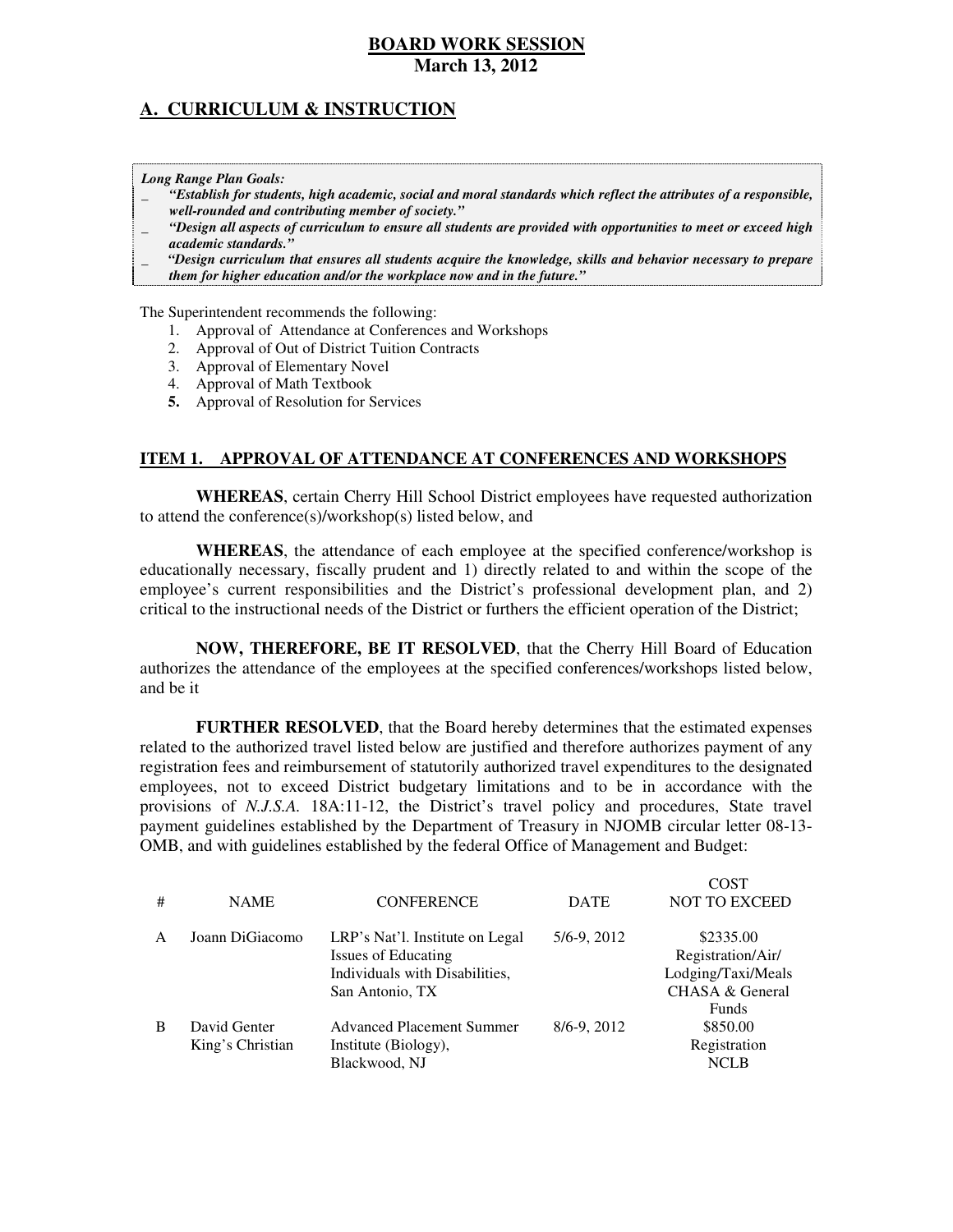# **A. CURRICULUM & INSTRUCTION**

#### **ITEM 2. APPROVAL OF OUT OF DISTRICT TUITION CONTRACTS**

 It is requested that the following out of district tuition contracts be submitted to the Board of Education for approval for the 2011-2012 school year during the March 2012 cycle. There are four students: one is change in placement, two are for services added to the original contracts and one new student.

| <b>VENDOR</b>                                                                       | ID      | <b>TERM</b>                                                                                                                         | <b>TUITION</b> | <b>RES</b> | <b>AIDE</b> | ESY      | <b>ESY AIDE</b> | <b>EXTRA</b> | <b>AMOUNT</b> |
|-------------------------------------------------------------------------------------|---------|-------------------------------------------------------------------------------------------------------------------------------------|----------------|------------|-------------|----------|-----------------|--------------|---------------|
| Children's Center of                                                                |         |                                                                                                                                     |                |            |             |          |                 |              |               |
| Monmouth County                                                                     | 7103871 | 2/13/12-6/2012                                                                                                                      | \$20,371       |            |             | \$10,140 |                 |              | \$30,511      |
|                                                                                     |         | Change in placement. Originally approved for \$82,844 August 2011, Alpha School (\$41,439) & approved for \$4,655, Bancroft for ESY |                |            |             |          |                 |              |               |
| Durand Academy                                                                      | 2021641 | $2/6/12 - 6/2012$                                                                                                                   |                |            |             |          |                 | \$4,680      | \$4,680       |
| Originally approved for \$108,751 November 2011. Added services as required by IEP. |         |                                                                                                                                     |                |            |             |          |                 |              |               |
| Durand Academy                                                                      | 2021639 | $2/6/12 - 6/2012$                                                                                                                   |                |            |             |          |                 | \$7,020      | \$7,020       |
| Originally approved for \$72,075, November2011. Added services as required by IEP.  |         |                                                                                                                                     |                |            |             |          |                 |              |               |
| St. John of God                                                                     | 3012278 | 1/9/12-6/2012                                                                                                                       | \$20,880       |            | \$12,360    |          |                 |              | \$33,240      |

#### OUT OF DISTRICT TUITIONS (March 2012)

### **ITEM 3. APPROVAL OF ELEMENTARY NOVEL**

 It is recommended that the Board approve the novel "*The Black Stallion"* by Walter Farley be added to the 4<sup>th</sup> grade reading list as discussed at the Curriculum and Instruction meeting on March 5, 2012.

#### **ITEM 4. APPROVAL OF MATH TEXTBOOK**

 It is recommended that the Board approve the grades 3-5 math textbook "e*nVision"* by Pearson as discussed at the Curriculum and Instruction meeting on March 5, 2012.

#### **ITEM 5. APPROVAL OF RESOLUTION FOR SERVICES**

 **WHEREAS,** the Cherry Hill Board of Education (the "Board") has a legal responsibility to conduct various evaluations of students with suspected and confirmed disabilities, including independent and initial evaluations of such students, and to from time to time obtain consultation services and to provide direct professional services to said students; and

 **WHEREAS**, such evaluations, consultations and services must be conducted by appropriately licensed and certified professionals and in accordance with the strictures of N.J.A.C. 6A:14-3.4 and N.J.A.C. 6A:14-2.5, and therefore are considered professional services pursuant to N.J.S.A. 18A:18A-5; and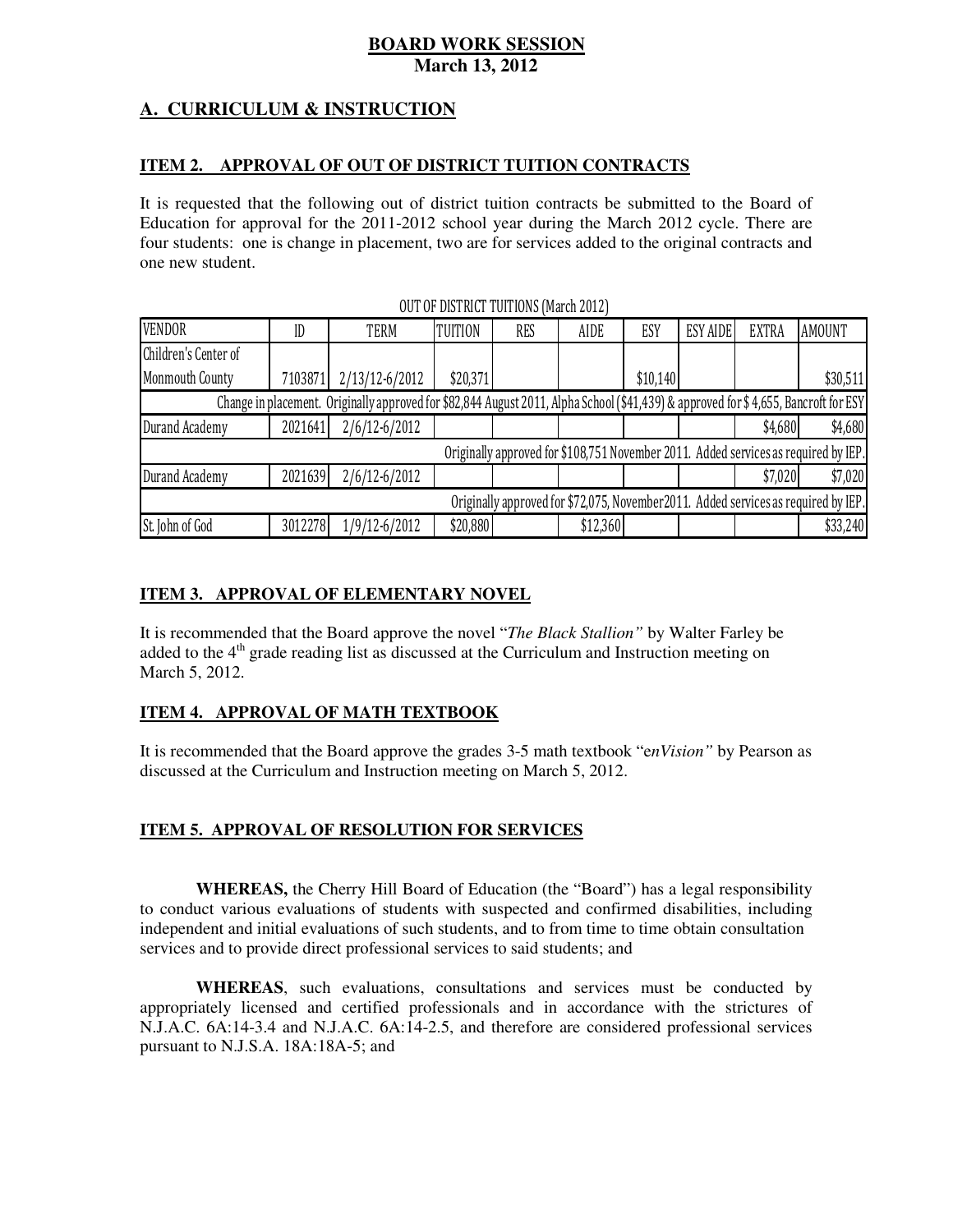#### **A. CURRICULUM & INSTRUCTION**

#### **ITEM 5. APPROVAL OF RESOLUTION FOR SERVICES-continued**

 **WHEREAS** the Special Education Department has compiled a list of private providers, qualified to perform such evaluations, consultations and services; and

 **WHEREAS**, the total amount to be paid to any one vendor on such list shall not exceed the sum of \$17,500.00 for the current school year;

 **NOW, THEREFORE, BE IT RESOLVED** by the Cherry Hill Board of Education, that the Board hereby approves the appended list of Approved Private Providers to perform such evaluations, consultations and services as are determined necessary and prudent by the Assistant Superintendent for Curriculum & Instruction and Student Services for the 2011-2012 school year; and be it

 **FURTHER RESOLVED**, that the total amount charged for any one independent evaluation shall not exceed the usual and customary amount typically charged to school districts for such evaluations, but in no event shall any one evaluation exceed a total amount of Two Thousand (\$2,000.00) Dollars; and be it

 **FURTHER RESOLVED**, that the Board herby authorizes its Solicitor to prepare all necessary documentation, riders, purchase orders or contracts as are appropriate to effectuate the purposes set forth in this Resolution; and be it

 **FURTHER RESOLVED**, that a copy of this Resolution and the requisite summary of the contract award shall be published once in an official newspaper of record for the District in accordance with the requirements of *N.J.S.A.* 18A:18A-5a.(1).

> Dawn Reilly To provide psychological evaluations September 2011-June 2012 Increase by \$3,500 Original approved amount \$5,000, 8/23/11 PO #12-03242 11-000-219-320-71-0001

> > Barbara Monley Progress Monitoring September 2011-June 2012 Not to exceed \$6,500 PO #12-07208 11-204-100-320-71-0001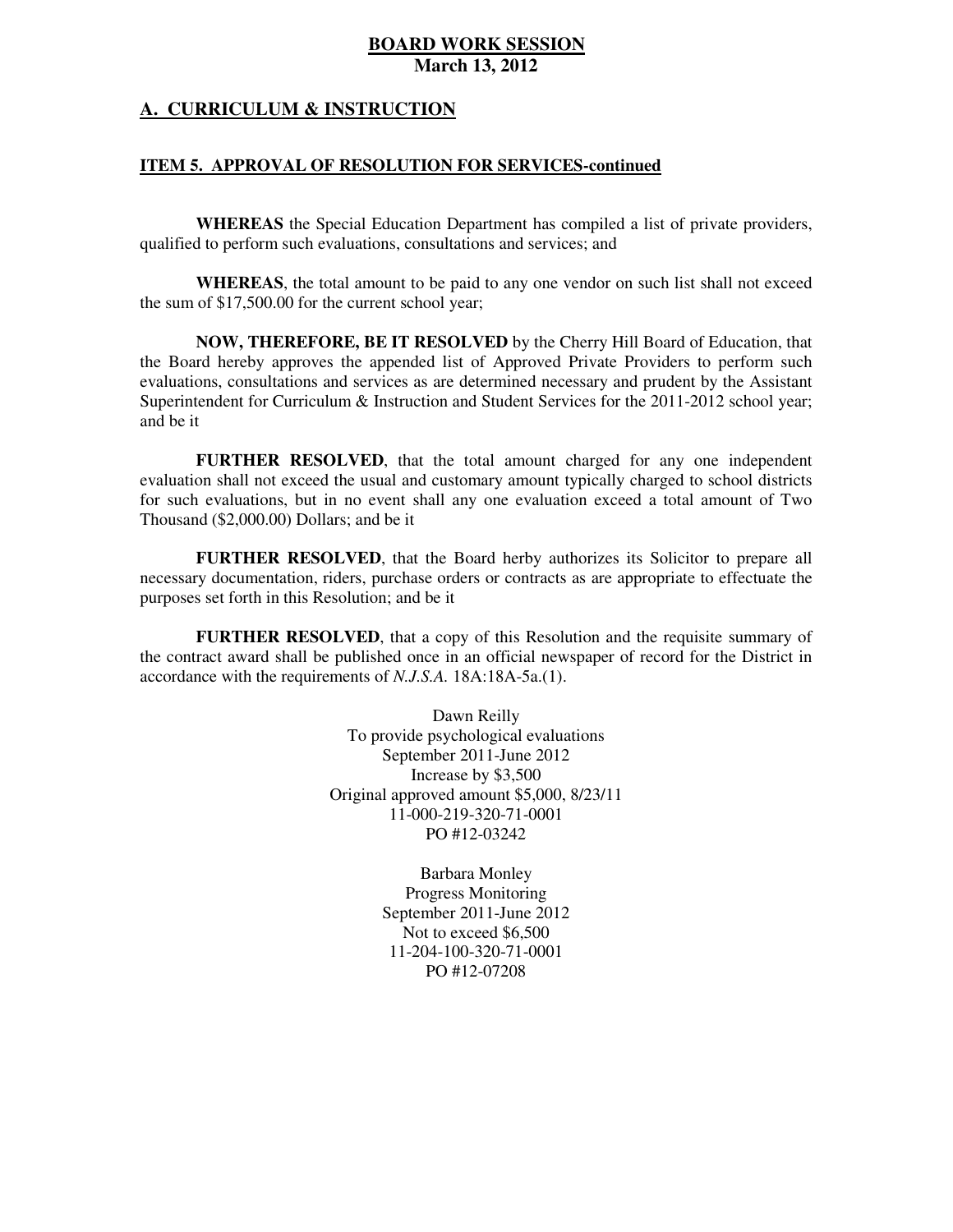#### **A. CURRICULUM & INSTRUCTION**

#### **ITEM 5. APPROVAL OF RESOLUTION FOR SERVICES-continued**

 Carol Dippolito Progress Monitoring September 2011-June 2012 Not to exceed \$4,000 PO #12-07209 11-204-100-320-71-0001

 New Grange School & Education Wilson Language Training – Fundations March - May 2012 Amount not to exceed \$4,100 P.O. # 12-07207 Professional Development 11-204-100-320-71-0001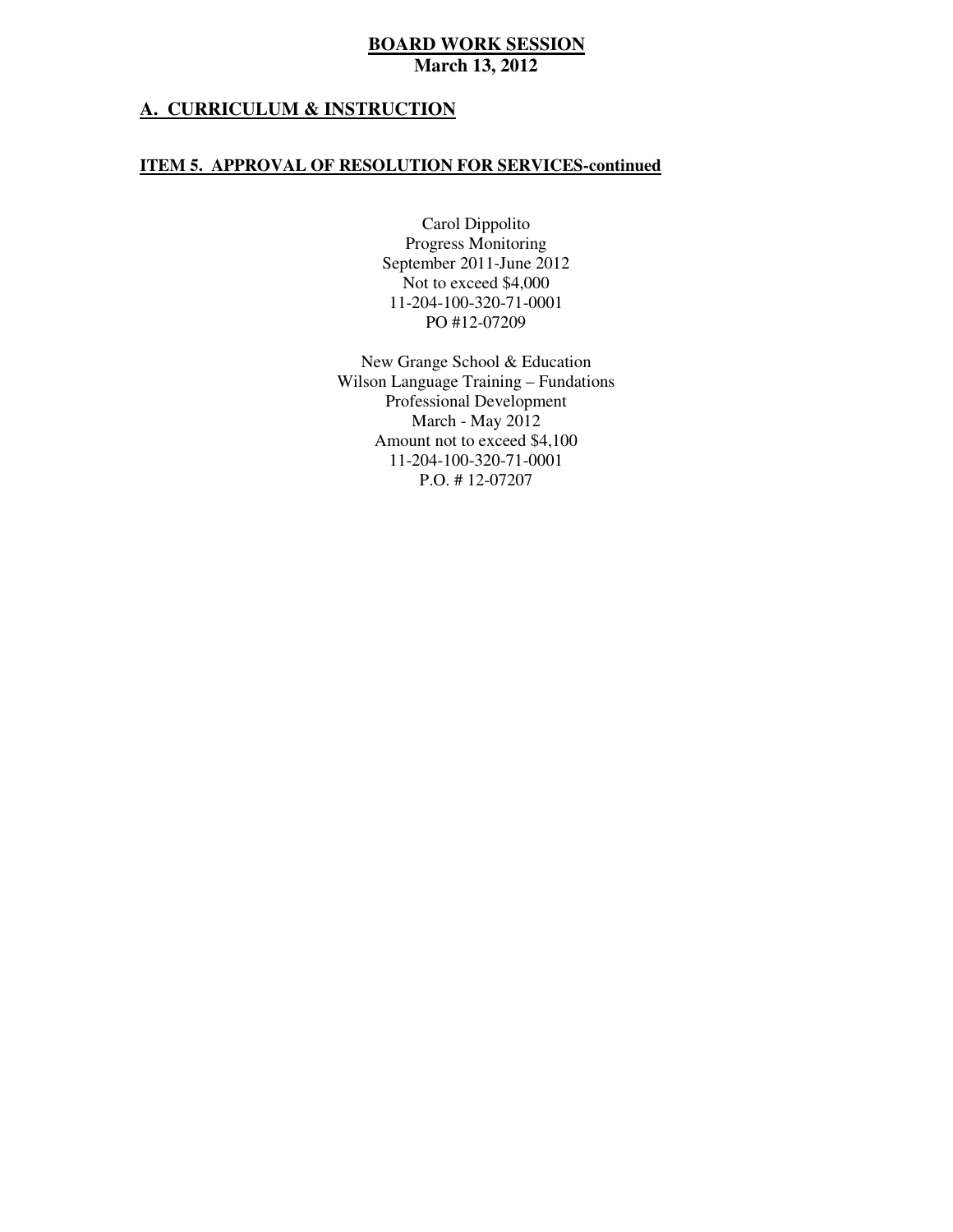#### **B. BUSINESS AND FACILITIES**

- 1. Financial Reports
- 2. Resolutions
- 3. Resolution for the Award of Transportation
- 4. Acceptance of Donations

#### *The Superintendent recommends the following:*

#### **ITEM 1. FINANCIAL REPORTS**

- a) BOARD SECRETARY'S CERTIFICATION AND TREASURER'S REPORT FOR JANUARY 2012
- $b)$ SACC FINANCIAL REPORT FOR JANUARY 2012
- $\mathbf{c})$ LINE ITEM TRANSFER REPORTS FOR THE MONTH OF JANUARY 2012
- $\rm d$ FOOD SERVICE OPERATING STATEMENT FOR JANUARY 2012
- e) DISBURSEMENT OF FUNDS
- f) APPROVAL OF BILL LIST

#### **ITEM 2. RESOLUTIONS**

- a) RESOLUTION AUTHORIZING CONTRACTS WITH APPROVED STATE CONTRACT VENDORS
- b) RESOLUTION AUTHORIZING THE USE OF AWARDED VENDORS THROUGH CAMDEN COUNTY COOPERATIVE PRICING SYSTEM
- c) RESOLUTION AUTHORIZING THE USE OF AWARDED VENDORS THROUGH EDUCATION DATA SERVICES
- d) RESOLUTION AUTHORIZING THE USE OF AWARDED VENDORS THROUGH EDUCATION DATA SERVICES – TIME AND MATERIALS MAINTENANCE BIDS

#### **ITEM 3. RESOLUTION FOR THE AWARD OF TRANSPORTATION**

- a) ROUTE #KLWC-A KILMER AIDE
- b) ROUTE #0618 JOINTURE GLOUCESTER TWP. BOARD OF EDUCATION
- c) ROUTE #1530 JOINTURE MONMOUTH-OCEAN EDUCATIONAL SERVICES **COMMISSION**
- d) ROUTE #HILLPX3 SHUTTLE HILLTOP PREP SCHOOL, BRYN MAWR, PA

#### **ITEM 4. ACCEPTANCE OF DONATIONS**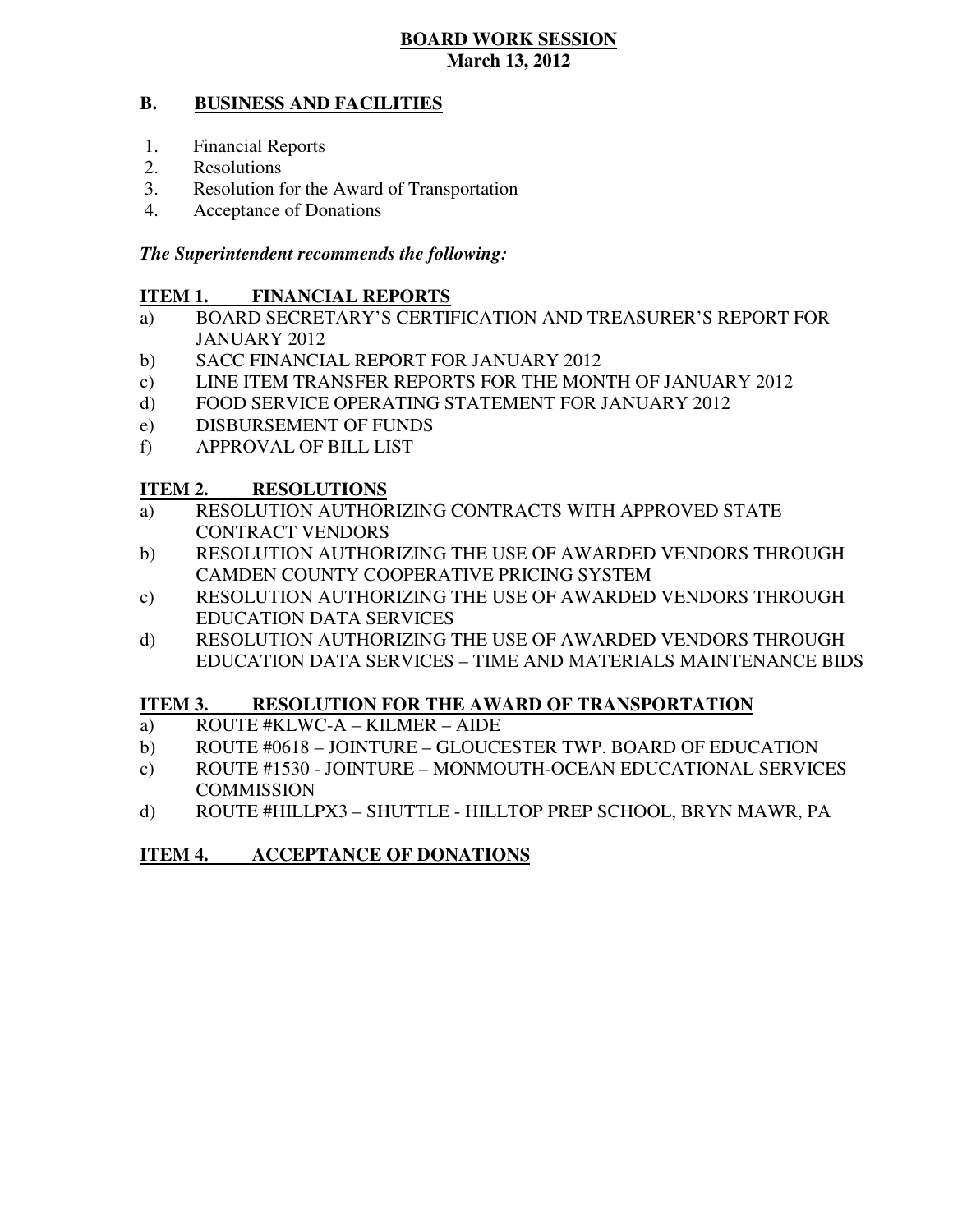#### **B. B. BUSINESS AND FACILITIES**

Long Range Plan Goals

- *"Provide a clean, healthy, safe, and secure physical environment for all students and staff."*
- *"Consistently allocate the funds necessary for systematically maintaining, upgrading, and repairing all school district facilities."*

 *The Superintendent recommends the following:* 

#### **ITEM 1. FINANCIAL REPORTS**

### a) BOARD SECRETARY'S CERTIFICATION AND TREASURER'S REPORT FOR JANUARY 2012

 Pursuant to N.J.A.C. 6A:23A-16.10 (c) 3, I certify that as of January 31, 2012 no budgetary line item account has obligations and payments (contractual orders) which in total exceed the amount appropriated by the Cherry Hill Board of Education pursuant to N.J.S.A. 18A:22-8.1 and N.J.S.A. 18A:22-8.2 and no budgetary line item account has been over-expended in violation of N.J.A.C. 6:23-2.12 (a) 1.

 Pursuant to N.J.A.C. 6A:23A-16.10 (c) 4, the Cherry Hill Board of Education certifies that as of January 31, 2012 and after review of the Secretary's Monthly Financial Report and the Treasurer's Monthly Financial Report and upon consultation with the appropriate district officials, to the best of the Boards' knowledge, no major account or fund has been over-expended in violation of N.J.A.C. 6A:23A-16.10 (a) 1 and that sufficient funds are available to meet the district's financial obligations for the remainder of the fiscal year.

#### $b)$ SACC FINANCIAL REPORT FOR JANUARY 2012

 It is recommended that the Financial Report for the Cherry Hill School Age Child Care Program for the month of January 2012 be accepted as submitted.

#### $c)$ LINE ITEM TRANSFER REPORTS FOR THE MONTH OF JANUARY 2012

 It is recommended that the 2011/2012 Budget be revised by the transfer of funds between line items as listed on the monthly transfer report. (Systems 3000 transfer report).

#### $\mathbf{d}$ FOOD SERVICE OPERATING STATEMENT FOR JANUARY 2012

 It is recommended that the Operating Statement for Cherry Hill Food Services for the months ending January, 2012 be accepted as submitted.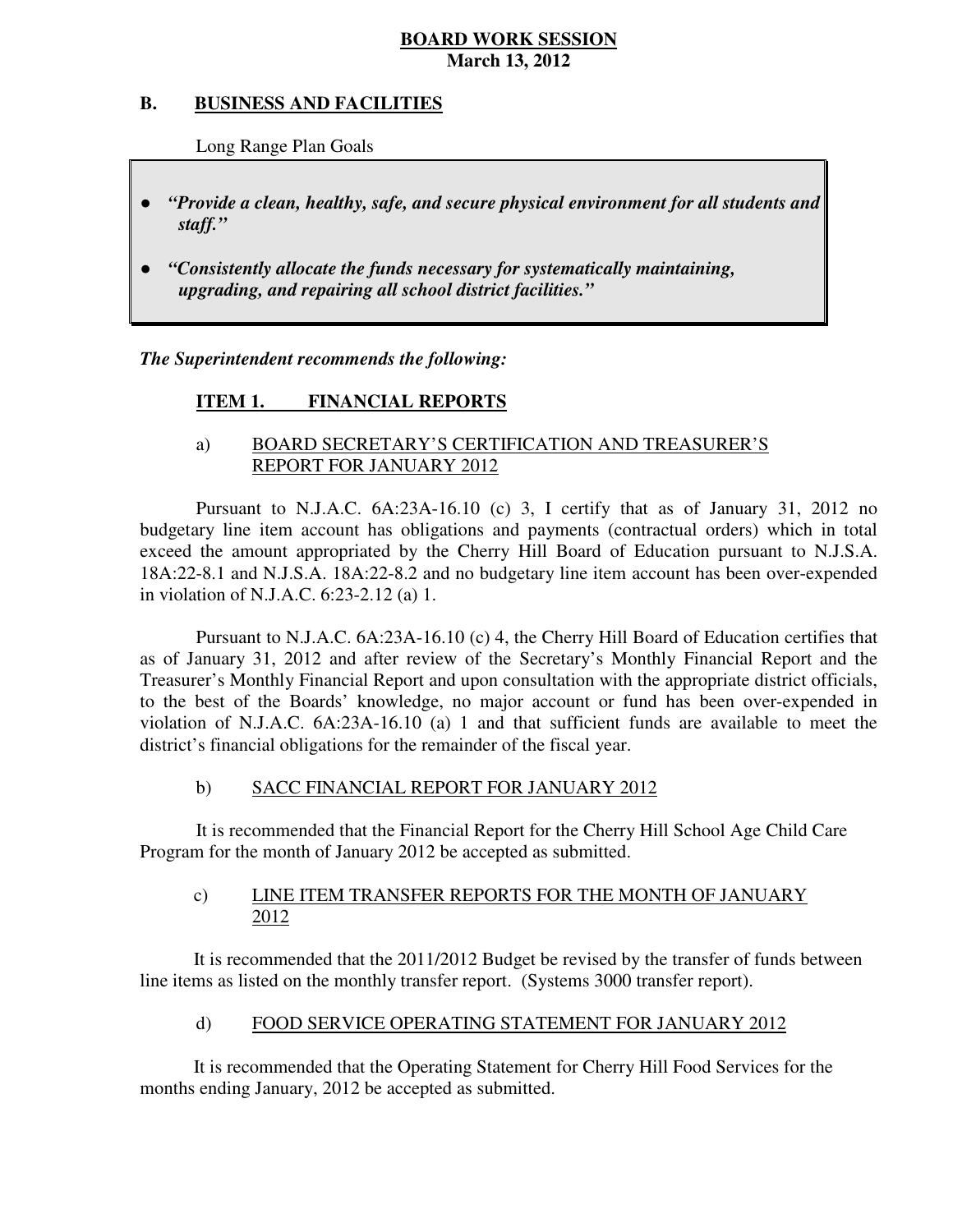#### **B. B. BUSINESS AND FACILITIES**

#### **ITEM 1. FINANCIAL REPORTS**

#### e) DISBURSEMENT OF FUNDS

| <b>AMOUNT</b> | <b>REPORT DATED</b>   |
|---------------|-----------------------|
| S             | <b>Payroll Dates:</b> |
|               |                       |
| Φ             |                       |
|               |                       |
|               |                       |

#### f) APPROVAL OF BILL LIST

 approved as submitted. It is recommended that the Bill List dated , 2012 in the amount of \$ be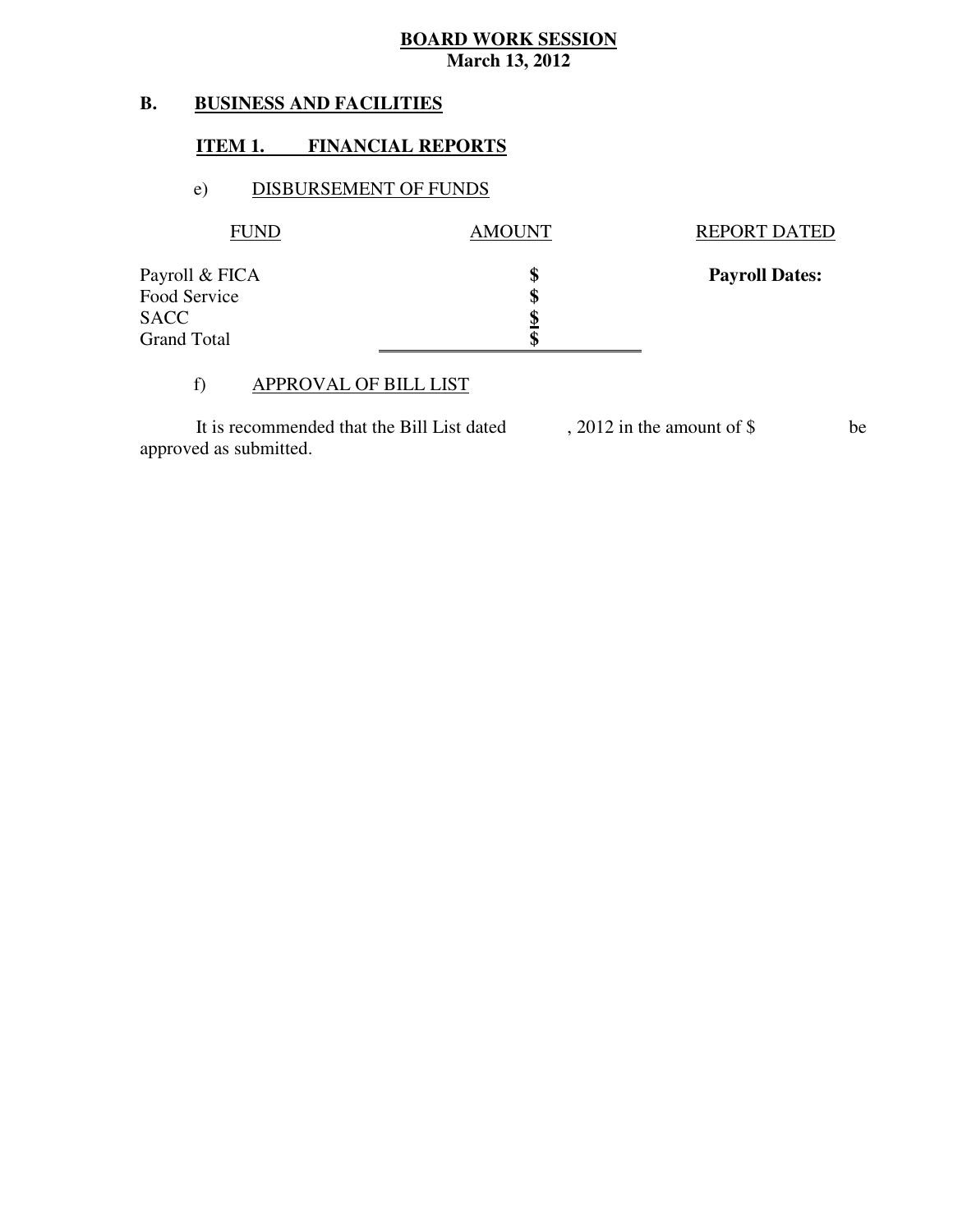#### **B. BUSINESS AND FACILITIES**

#### **ITEM 2. RESOLUTIONS**

#### a) RESOLUTION AUTHORIZING CONTRACTS WITH APPROVED STATE CONTRACT VENDORS

 WHEREAS, the Cherry Hill Board of Education, pursuant to N.J.S.A. 18A:18A-10a and N.J.A.C. 5:34-7.29(c), may by resolution and without advertising for bids, purchase any goods or services under the State of New Jersey Cooperative Purchasing Program for any State Contracts entered into on behalf of the State by the Division of Purchase and Property in the Department of the Treasury; and

 WHEREAS, the Cherry Hill Board of Education has the need on a timely basis to purchase goods and services utilizing State Contracts; and

 WHEREAS, the Cherry Hill Board of Education may enter into contracts with the referenced State Contract Vendors through this resolution and properly executed contracts, which shall be subject to all the conditions applicable to the current State Contracts.

 NOW, THEREFORE, BE IT RESOLVED, the Cherry Hill Board of Education authorizes the Purchasing Agent to purchase certain goods or services from those approved New Jersey State Contract Vendors as listed below for the 2011/2012 school year pursuant to all conditions of the individual State Contracts; and

 the availability of sufficient funds prior to the expenditure of funds for such goods or services; and BE IT FURTHER RESOLVED, that James J. Devereaux, Board Secretary shall certify to

 Cherry Hill Board of Education and the referenced State Contract Vendors not to exceed the amounts stated shall be as follows: BE IT FURTHER RESOLVED, that the expiration date of the contracts between the

| Contract<br>Number | Vendor                               | Commodity/Service                                    | New Jersey State<br>Contract<br><b>Expiration Date</b> | Amount Not to<br>Exceed |
|--------------------|--------------------------------------|------------------------------------------------------|--------------------------------------------------------|-------------------------|
| A73153             | <b>Sherwin Williams</b><br>Co., Inc. | Paint and related supplies                           | $5 - 31 - 12$                                          | \$50,000                |
| A80975             | W. B. Mason<br>Company, Inc.         | Library Supplies, School<br>Supplies & Teaching Aids | $2 - 28 - 15$                                          | 100,000                 |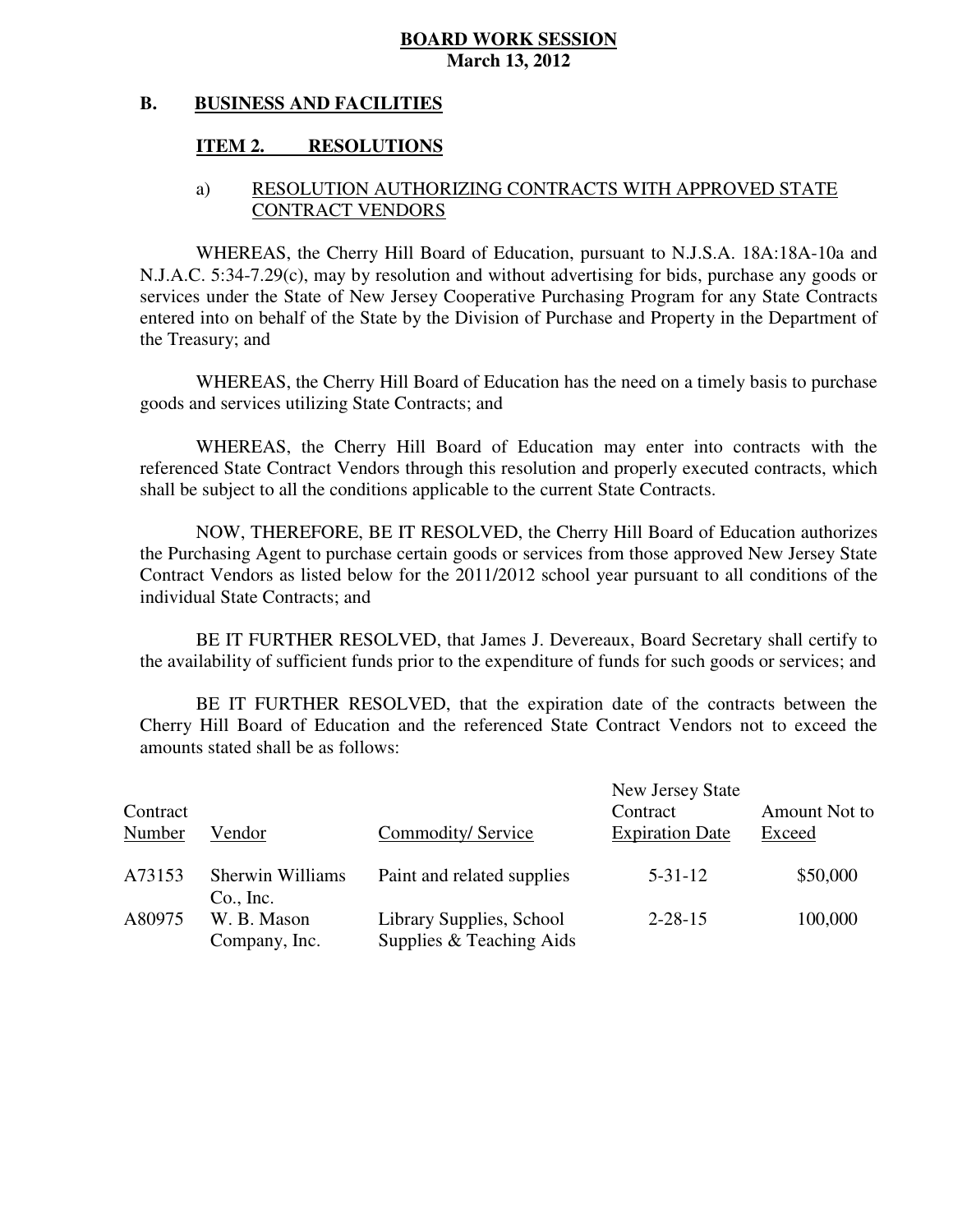#### **B. BUSINESS AND FACILITIES**

#### **ITEM 2. RESOLUTIONS**

### b) RESOLUTION AUTHORIZING THE USE OF AWARDED VENDORS THROUGH CAMDEN COUNTY COOPERATIVE PRICING SYSTEM

 WHEREAS, the State of New Jersey has encouraged school districts to cooperatively purchase supplies and/or services; and

 WHEREAS, Camden County Cooperative Pricing System provides a list of vendors who have been awarded bids through their open bid process; and

 WHEREAS, the Cherry Hill Board of Education in an effort to save taxpayers money through efficient and cost effective purchasing has entered into an agreement with the Camden County Cooperative Pricing System to participate in the cooperative bids for supplies and services;

 NOW, THEREFORE, BE IT RESOLVED that the Cherry Hill Board of Education approve the following vendor that has been awarded a first renewal on Bid #A-29 through the Camden County Cooperative Pricing System, said bid expires August 31, 2012.

### COPY, COMPUTER PAPER AND ENVELOPES – BID #A-29

**Office Basics Impact Office Products** W. B. Mason

Quill Corporation Ariva (formally RIS Paper) Paper Mart

## c) RESOLUTION AUTHORIZING THE USE OF AWARDED VENDORS THROUGH EDUCATION DATA SERVICES

 WHEREAS, the State of New Jersey has encouraged school districts to cooperatively purchase supplies and/or services; and

 WHEREAS, Educational Data Services provides a list of vendors who have been awarded bids through their open bid process; and

 WHEREAS, the Cherry Hill Board of Education in an effort to save taxpayers money through efficient and cost effective purchasing has entered into an agreement with Educational Data Services to participate in the cooperative bids for supplies and services;

 NOW, THEREFORE BE IT RESOLVED that the Cherry Hill Board of Education approve the following vendors who have been awarded bids through the Educational Data Services, said bids expire on September 30, 2012.

 COPY DUPLICATOR SUPPLIES W. B. Mason Co., Inc., Bid #NJS012612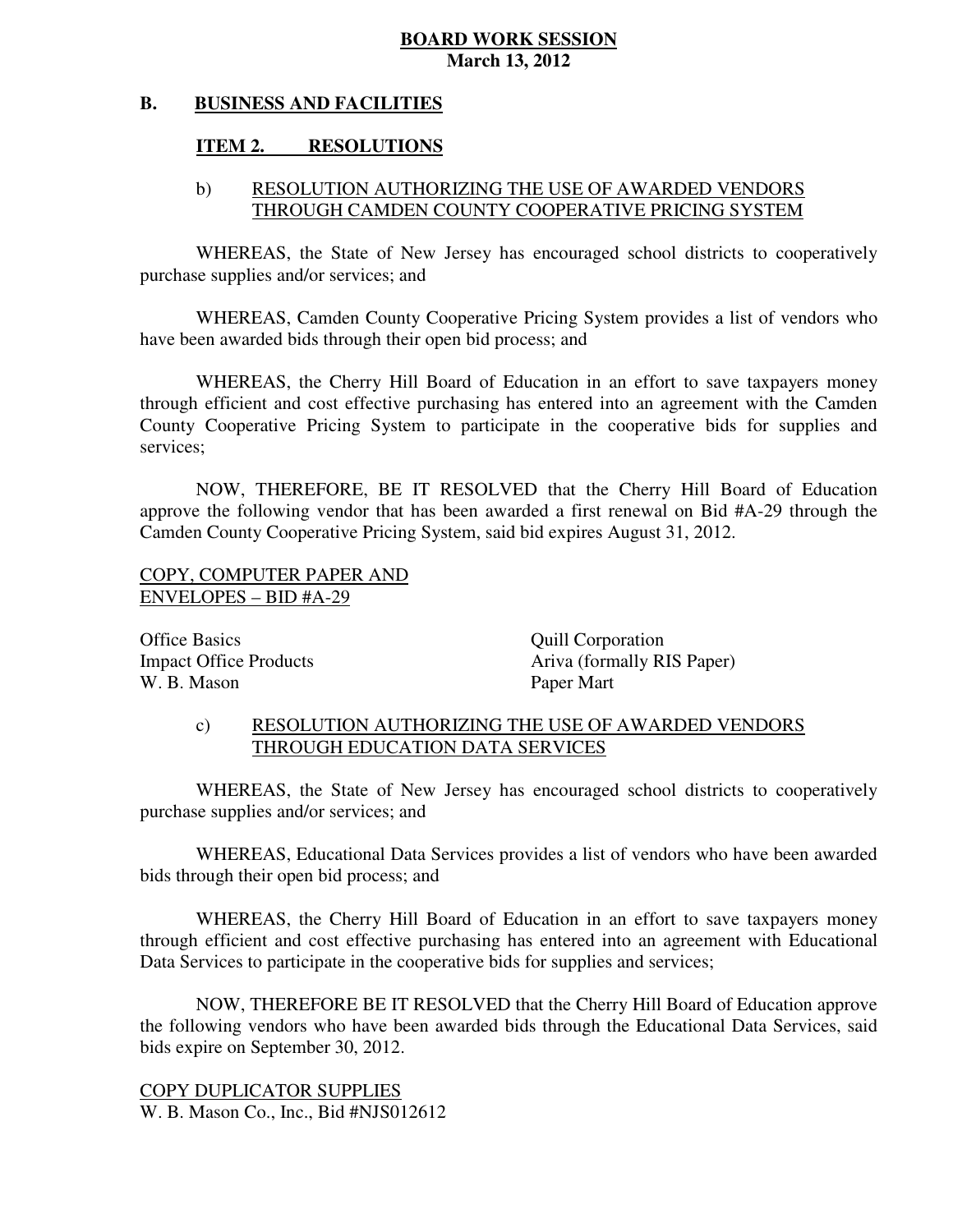#### **B. BUSINESS AND FACILITIES**

#### **ITEM 2. RESOLUTIONS**

### d) RESOLUTION AUTHORIZING THE USE OF AWARDED VENDORS THROUGH EDUCATION DATA SERVICES – TIME AND MATERIALS MAINTENANCE BIDS

 WHEREAS, the State of New Jersey has encouraged school districts to cooperatively purchase supplies and/or services; and

 WHEREAS, Educational Data Services provides a list of vendors who have been awarded bids through their open bid process; and

 WHEREAS, the Cherry Hill Board of Education in an effort to save taxpayers money through efficient and cost effective purchasing has entered into an agreement with Educational Data Services to participate in the cooperative bids for supplies and services;

 NOW, THEREFORE BE IT FURTHER RESOLVED that the Cherry Hill Board of Education approve the following vendors who have been awarded bids through the Educational Data Services, not to exceed amount stated, said bid expire on March 31, 2012.

### TIME AND MATERIALS MAINTENANCE BIDS

| PACKAGE #23              | Not to |
|--------------------------|--------|
|                          | exceed |
| Primary                  |        |
| <b>JC Magee Security</b> | 75,000 |
| Solutions, Inc.          |        |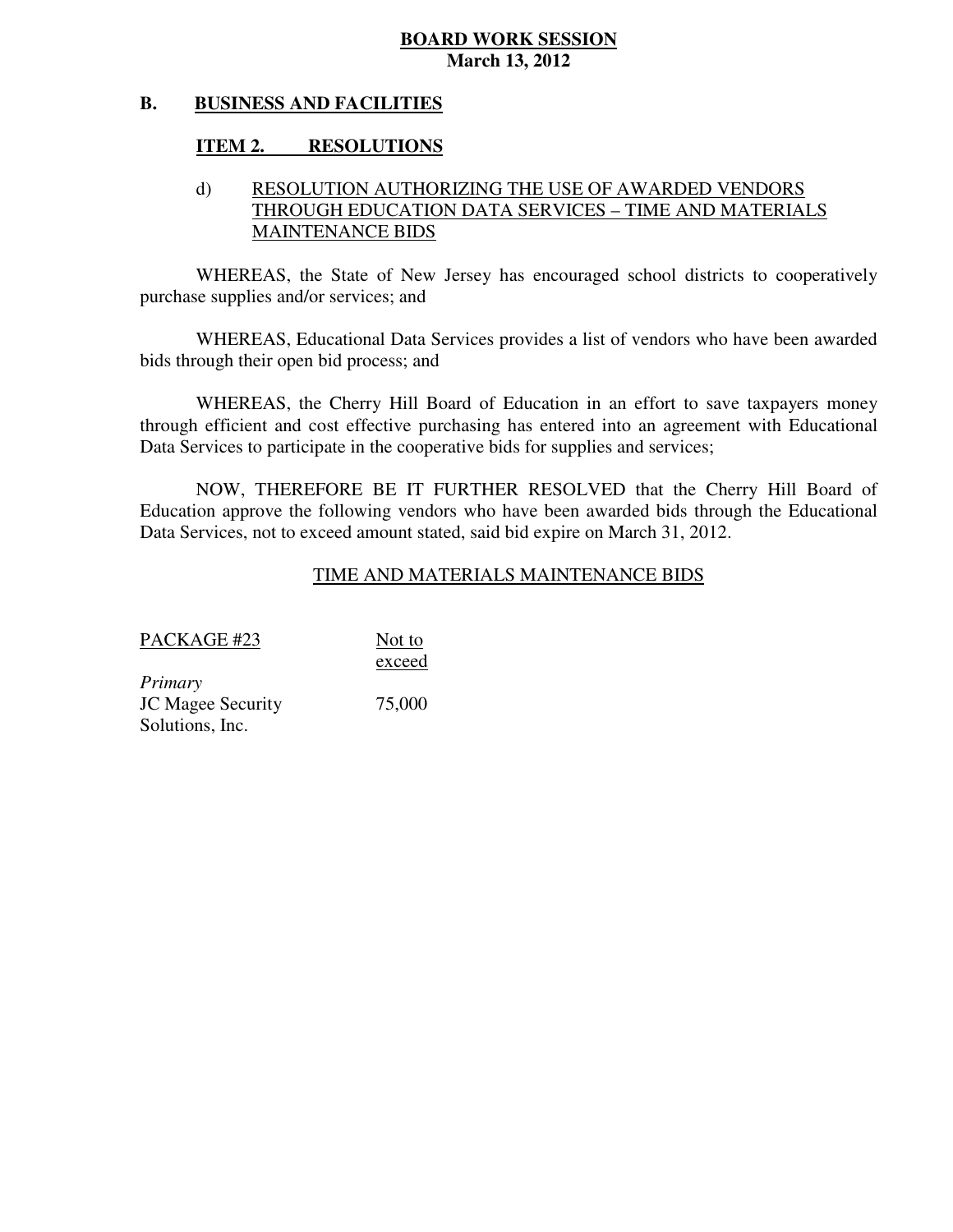#### **B. BUSINESS AND FACILITIES**

#### **ITEM 3. RESOLUTION FOR THE AWARD OF TRANSPORTATION**

#### a) ROUTE #KLWC-A – KILMER – AIDE

#### **RECOMMENDATION:**

 It is recommended that prior administrative approval be ratified for First Student, Inc. to transport (1) one classified student with an aide to and from school as listed below. PO# 12-07048

 Route: KLWC-A School: Kilmer Company: First Student, Inc. (Lawnside) Original Route: KLWC Original Bid: # 5224 Date(s): 2/29/12 to 6/18/12 Cost per diem aide: \$45.00 Total # of days: Seventy one (71) Total Cost: \$ 3,195.00

Account Code: 11-000-270-514-83-0001

#### b) ROUTE #0618 – JOINTURE – GLOUCESTER TWP. BOARD OF EDUCATION

#### **RECOMMENDATION:**

 It is recommended that prior administrative approval be ratified to grant Gloucester Twp. Board of Education to provide transportation with a Jointure Contract for (1) one Cherry Hill student from Yes Facility in Blackwood, NJ to Archway School, Atco, NJ as listed below. PO#12-07206

 Route: 0618 School: Archway School, Atco, NJ Company: Gloucester Twp. Board of Education Date(s): 12/6/11 to 6/12/12 Cost per diem: \$26.46 Total # of days: (107) One hundred seven Total Cost: \$2,831.22

Account Code: 11-000-270-514-83-0001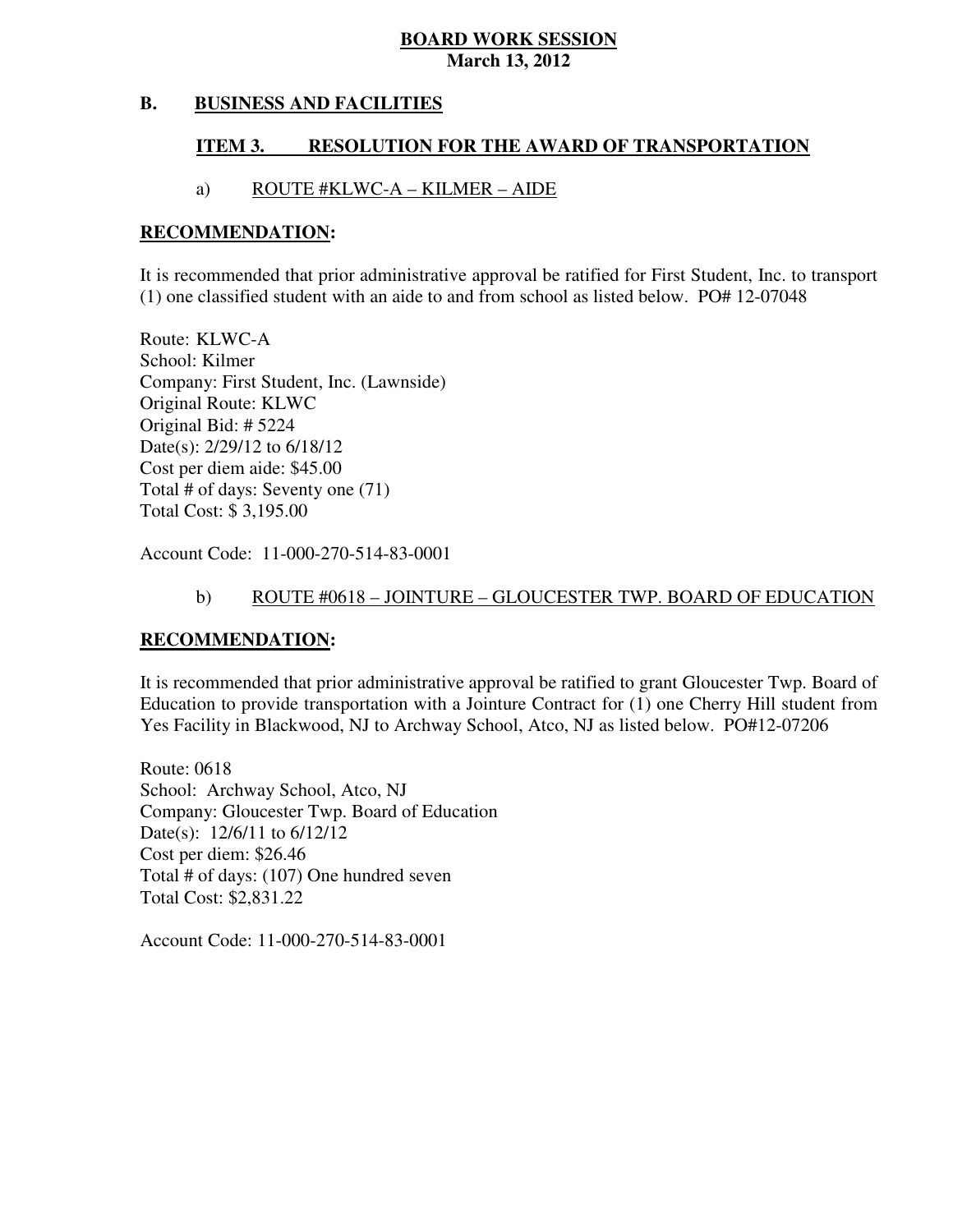#### **B. BUSINESS AND FACILITIES**

#### **ITEM 3. RESOLUTION FOR THE AWARD OF TRANSPORTATION**

### c) ROUTE #1530 - JOINTURE – MONMOUTH-OCEAN EDUCATIONAL SERVICES COMMISSION

#### **RECOMMENDATION:**

 It is recommended that prior administrative approval be ratified to grant Monmouth-Ocean Educational Services Commission to provide transportation with a Jointure Contract for (1) one Cherry Hill student residing at a residential facility in Lakewood, NJ to Children's Center of Monmouth County as listed below. PO# 12-07205

 Route: 1530 School: Children's Center of Monmouth County Company: Klarr Transport Date(s): 2/16/12 to 6/15/12 Cost per diem: \$44.94 (including aide) Total # of days: (77) Seventy seven Total Cost: \$3,460.38

Account Code: 11-000-270-514-83-0001

### BRYN MAWR, PA d) ROUTE #HILLPX3 – SHUTTLE - HILLTOP PREP SCHOOL,

INFORMATION TO BE READY FOR ACTION MEETING.

#### **ITEM 4. ACCEPTANCE OF DONATIONS**

| <b>SCHOOI</b> | <b>DONATION</b> | <b>GROUP OFFERING</b><br><b>DONATION</b> |  |
|---------------|-----------------|------------------------------------------|--|
|               |                 |                                          |  |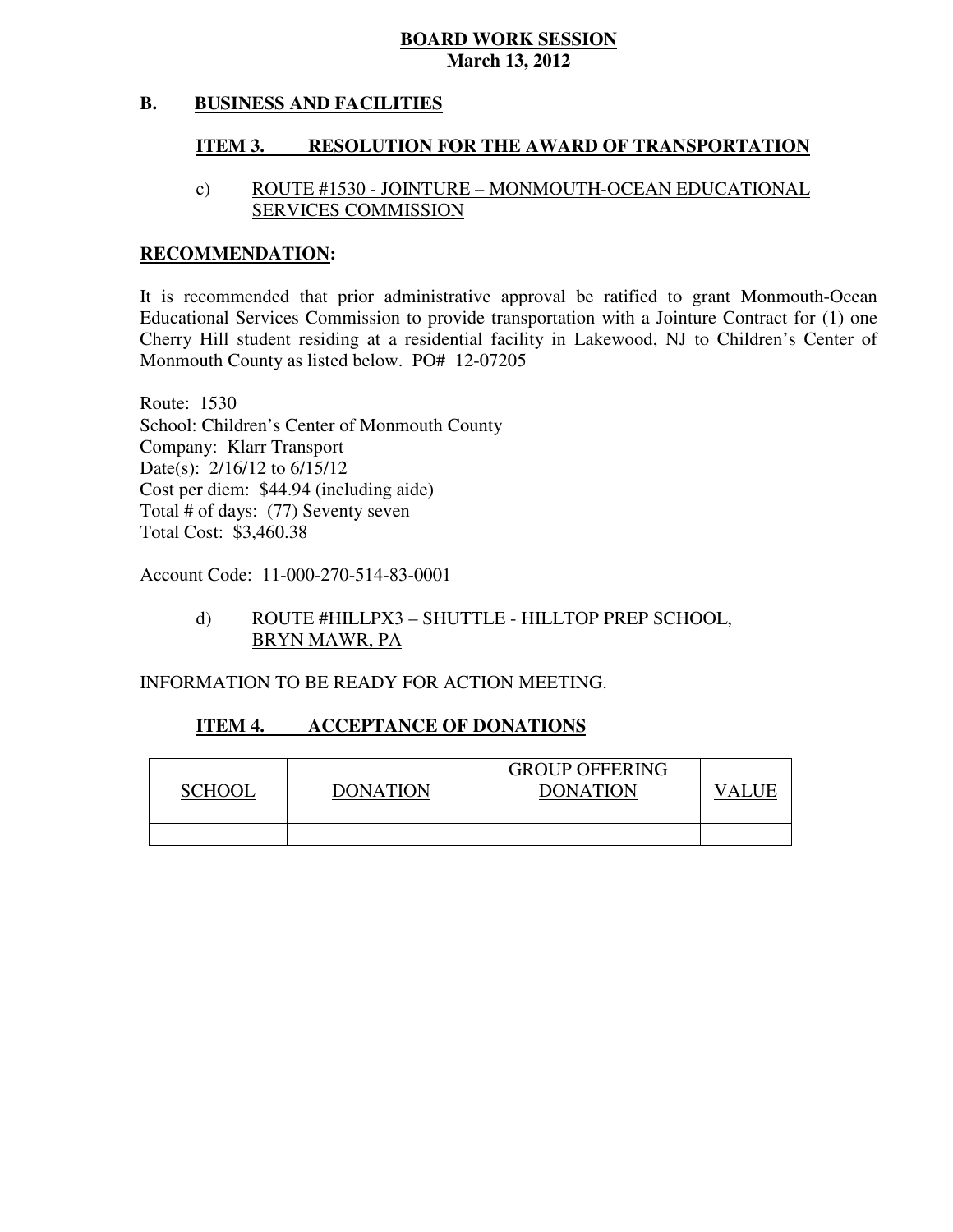### **C. HUMAN RESOURCES/NEGOTIATIONS**

*Long Range Plan Goal:* 

**•** "Optimize Human Resource function to meet changing instructional and organizational *program requirements."* 

The Superintendent recommends the following:

- 1. Appointments—Certificated
- 2. Appointments—Non-Certificated
- 3. Leaves of Absence—Certificated
- 4. Leaves of Absence—Non-Certificated
- 5. Assignment/Salary Change—Certificated
- 6. Assignment/Salary Change—Non-Certificated

### **ITEM 1. APPOINTMENTS—CERTIFICATED**

(a) Student Teachers

#### **RECOMMENDATION:**

 It is recommended that the persons listed be approved for student teaching in accord with the date presented.

| Name                   | College/University       | <b>Effective Date</b> | Cooperating School/Teacher           |
|------------------------|--------------------------|-----------------------|--------------------------------------|
| Laura Collins          | Rowan                    | $3/12/12 - 5/04/12$   | Steve Redfearn/Kingston-<br>Cooper   |
| Alison Goodman         | Rowan                    | $3/12/12 - 5/04/12$   | John Lauk/Kilmer                     |
| <b>Brittney Idland</b> | College of New<br>Jersey | 1/22/13-5/03/13       | June Stagliano-Dianna<br>Morris/Mann |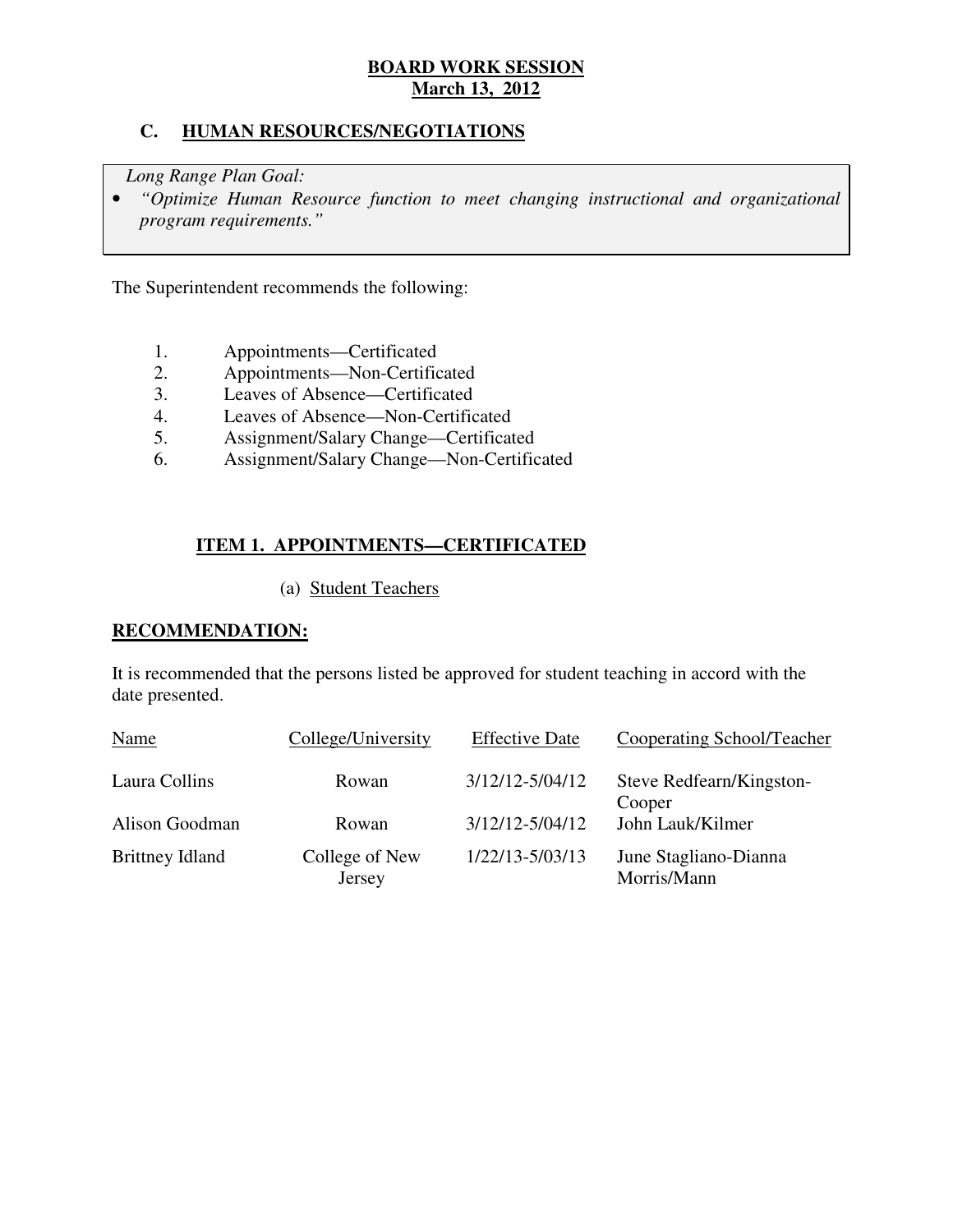# **C. HUMAN RESOURCES/NEGOTIATIONS**

### **ITEM 1. APPOINTMENTS—CERTIFICATED** – continued

#### (b) Field Placement - continued

| Name                   | College/University | <b>Effective Date</b> | <b>Cooperating Teacher/School</b> |
|------------------------|--------------------|-----------------------|-----------------------------------|
| <b>Tiara Canizares</b> | Temple             | 1/23/12-4/27/12       | Kelli Prisk/Barclay               |
| Whitney Weinstein      | Temple             | 1/23/12-4/27/12       | Kelli Prisk/Barclay               |
| Crystal Fasanya        | Temple             | 1/23/12-4/27/12       | Susan Donaldson/Barclay           |
| Sarena Kabakoff        | Temple             | 1/23/12-4/27/12       | Susan Donaldson/Barclay           |
| Colleen Ryan           | Temple             | 1/23/12-4/27/12       | Tracy Kennedy/Barclay             |
| Kendra Johnson         | Temple             | 1/23/12-4/27/12       | Tracy Kennedy/Barclay             |
| Alexander Toy          | Temple             | 1/23/12-4/27/12       | Diana Polito/Barclay              |
| Cassandra Hulderman    | Temple             | 1/23/12-4/27/12       | Diana Polito/Barclay              |
| Danielle               | Temple             | 1/23/12-4/27/12       | Jean Mattia Butler/Barclay        |
| Schindledecker         |                    |                       |                                   |
| Aliyah Novelli         | Temple             | 1/23/12-4/27/12       | Jean Mattia Butler/Barclay        |
| Gracianna Cosacia      | Temple             | 1/23/12-4/27/12       | Tanya Myers/Barclay               |

# (c) Co-Curricular

### **RECOMMENDATION:**

 It is recommended that the persons listed be appointed to the positions indicated for the 2011-12 school year in accord with the data presented:

| Name                  | Assignment                                                                                      | <b>Effective Date</b> | Salary |
|-----------------------|-------------------------------------------------------------------------------------------------|-----------------------|--------|
| <b>Anthony Brocco</b> | Carusi-Assistant Coach,<br>Spring Track, Boys/Girls<br>(budget #11-402-100-100-45-<br>01010)    | 9/01/11-6/30/12       | \$2727 |
| Kevin Brake           | Carusi-Assistant Coach,<br>Spring Track, Boys/Girls<br>(budget #11-402-100-100-45-<br>0101)     | 9/01/11-6/30/12       | \$3056 |
| Joshua Hare           | Carusi-Head Coach, Spring<br>Track, Boys/Girls (budget)<br>$\#11 - 402 - 100 - 100 - 45 - 0101$ | 9/01/11-6/30/12       | \$4128 |
| Jessica Semar         | <b>CHHS West-Assistant</b><br>Coach, Girls LaCrosse<br>(budget #11-402-100-100-55-<br>0101)     | 9/01/11-6/30/12       | \$3452 |

\*Outside district employee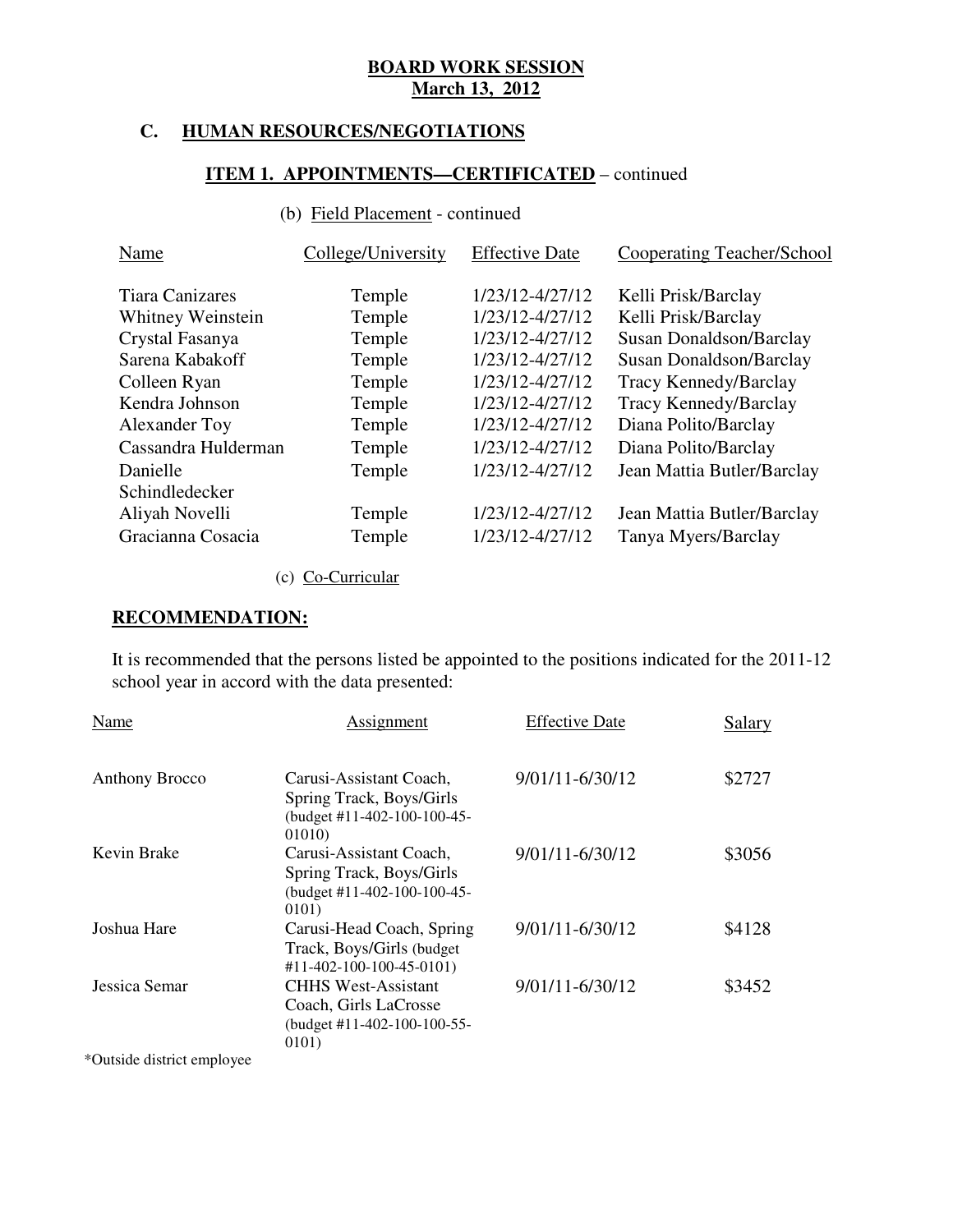### **C. HUMAN RESOURCES/NEGOTIATIONS**

#### **ITEM 1. APPOINTMENTS—CERTIFICATED** – continued

#### (d) Mentor Teachers

### **RECOMMENDATION:**

 It is recommended that the teachers listed be approved as mentors in accord with the data presented. Monies budgeted from account #'s 11-120-100-101-98-0102/11-130-100-101-98 0102/11-140-100-101-98-0102.

| <b>Name</b>      | <b>Protégé</b>     | School  | Amount         | <b>Effective Dates</b>            |
|------------------|--------------------|---------|----------------|-----------------------------------|
| Joanne Rizzo     | Gregg Love         | Johnson | \$550 prorated | $3/16/12 - 5/01/12$<br>(extended) |
| Christy Marrella | <b>Shawn Gross</b> | Rosa    | \$550 prorated | 12/12/11-5/02/12                  |
|                  |                    |         |                |                                   |

(e) SAT Booster Program

# **RECOMMENDATION:**

 It is recommended that the persons listed be approved to conduct an SAT booster program which is 6.5 hours for junior students at the high schools effective 4/16/12-4/20/12 and 4/23/12 4/27/12. Each instructor will be provided with 2 hours of training for the course for a total of 124 hours and a total cost of \$4766.79. Monies budgeted from account #11-000-218-320-66 0001.

| <b>Effective Dates</b> | <b>Prep Hours</b> | <b>Total Hours</b> |
|------------------------|-------------------|--------------------|
| 4/16/12-4/20/12        | $\overline{2}$    | 28                 |
| 4/23/12-4/27/12        |                   |                    |
| 4/16/12-4/20/12        | $\overline{2}$    | 15                 |
| 4/23/12-4/27/12        |                   |                    |
| 4/16/12-4/20/12        | $\overline{2}$    | 15                 |
| 4/23/12-4/27/12        |                   |                    |
| 4/16/12-4/20/12        | $\overline{2}$    | 8.5                |
| 4/16/12-4/20/12        | $\overline{2}$    | 8.5                |
| 4/23/12-4/27/12        | $\overline{2}$    | 8.5                |
| 4/23/12-4/27/12        | $\overline{2}$    | 8.5                |
| 4/16/12-4/20/12        | $\mathfrak{2}$    | 8.5                |
| 4/16/12-4/20/12        | $\overline{2}$    | 15                 |
| 4/23/12-4/27/12        |                   |                    |
| 4/23/12-4/27/12        | $\overline{2}$    | 8.5                |
|                        |                   |                    |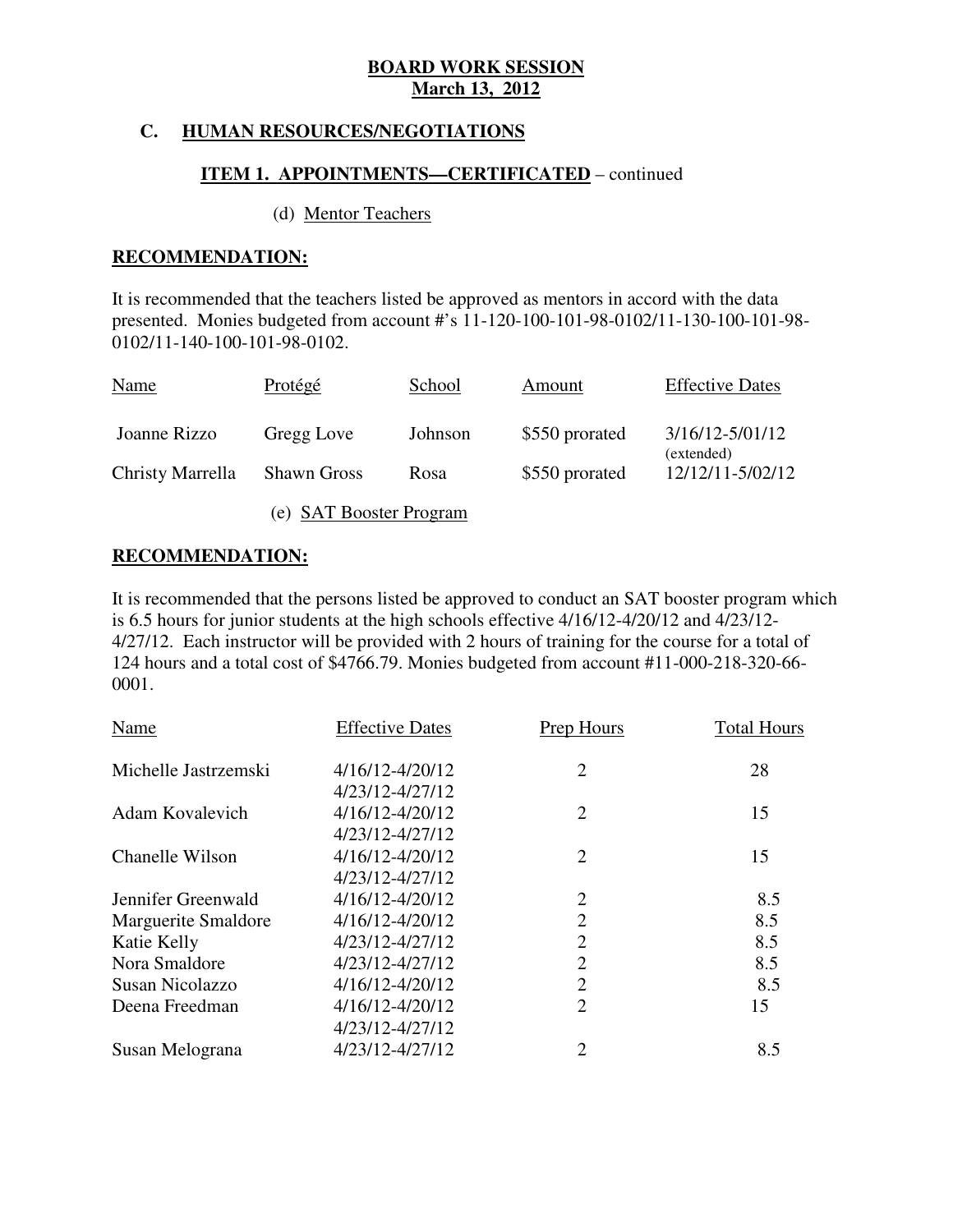### **C. HUMAN RESOURCES/NEGOTIATIONS**

### **ITEM 2. APPOINTMENTS—NON-CERTIFICATED**

(a) Regular

#### **RECOMMENDATION:**

 It is recommended that the person listed be appointed to the position indicated for the 2011-12 school year in accord with the data presented:

| Name              | Assignment                                                                     | <b>Effective Date</b> | <b>Hourly Rate</b> |
|-------------------|--------------------------------------------------------------------------------|-----------------------|--------------------|
| Cynthia<br>Rivera | District-Substitute Program<br>Aide, SACC (budget #60-990-<br>320-106-58-0001) | 3/28/12-6/30/12       | \$8.50             |

### **ITEM 3. LEAVES OF ABSENCE—CERTIFICATED**

# (a) Leave of Absence, With/Without Pay

# **RECOMMENDATION:**

 It is recommended that the persons listed be approved for a leave of absence, with/without pay in accord with the data presented:

| Name                   | Assignment               | <b>Effective Date</b>                                                                       |
|------------------------|--------------------------|---------------------------------------------------------------------------------------------|
| <b>Joy Malko</b>       | Beck-Health/P.E.         | Leave without pay 3/12/12-3/30/12 (revised for dates)                                       |
| Carla Smith            | District-Music           | Leave without pay 2/02/12-3/30/12 (revised for dates)                                       |
| Nina Bart              | Paine-Grade 2            | Leave with pay 3/05/12-4/13/12                                                              |
| Dana Ward              | Kilmer-Guidance          | Leave without pay 1/03/12-4/30/12 (leave extended)                                          |
| <b>Betsey Turgeon</b>  | Carusi-Special           | Leave with pay $1/23/12 - 1/26/12$ ; without pay                                            |
|                        | Education                | $1/27/12$ -until a determination is made regarding a<br>return to work date                 |
| <b>Wendy McDermott</b> | <b>Beck-Humanities</b>   | Leave with pay $4/30/12 - 6/08/12$ ; without pay<br>$6/11/12 - 6/18/12$                     |
| Bethany Lau            | <b>CHHS East-Science</b> | Leave with pay $1/17/12 - 2/01/12$ ; without pay<br>$2/02/12 - 6/30/12$ (revised for dates) |
| Luisa Foley            | <b>CHHS</b> East-Spanish | Leave without pay 1/03/12-3/16/12 (leave extended)                                          |
| Theresa Wisniewski     | Carusi-Resource<br>Room  | Leave with pay $2/29/12 - 5/01/12$ ; without pay<br>5/02/12-6/30/12                         |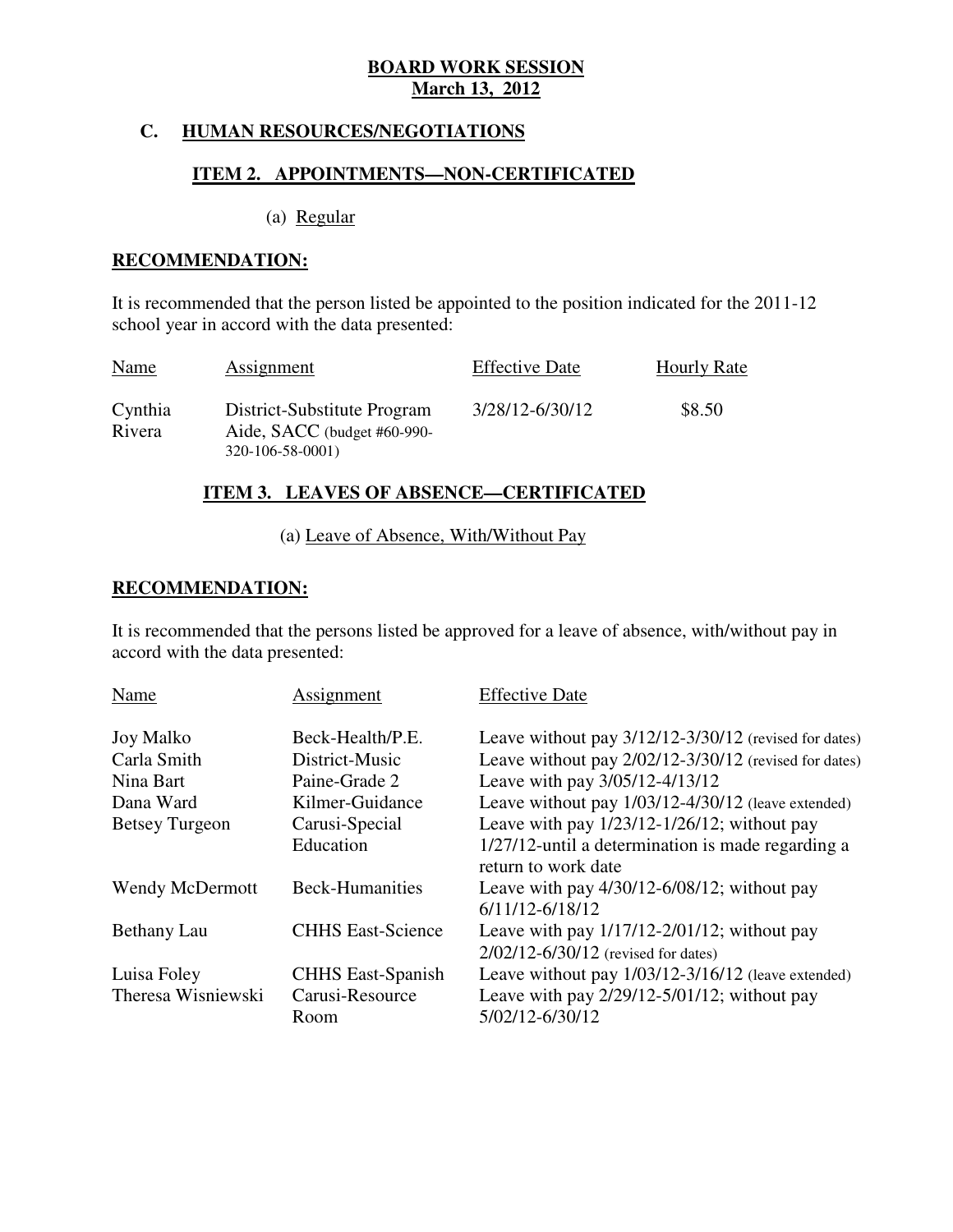# **C. HUMAN RESOURCES/NEGOTIATIONS**

#### **ITEM 4. LEAVES OF ABSENCE—NON-CERTIFICATED**

### (a) Leave of Absence, With/Without Pay

#### **RECOMMENDATION:**

 It is recommended that the persons listed be approved for a leave of absence, with/without pay in accord with the data presented:

| Name             | Assignment                                         | <b>Effective Date</b>                                               |
|------------------|----------------------------------------------------|---------------------------------------------------------------------|
| Jane Ball        | Kilmer-Exceptional<br><b>Educational Assistant</b> | Leave without pay 2/27/12-3/02/12                                   |
| Julia Kelly      | Kilmer-Educational<br>Assistant                    | Leave with pay $1/03/12 - 1/24/12$ ;<br>without pay 1/25/12-2/27/12 |
| Jacqueline Rocks | Malberg-Administrative<br>Assistant                | Leave with pay 2/10/12-2/22/12                                      |
| Madalene Salvo   | Kilmer-Program Aide,<br><b>SACC</b>                | Leave without pay 1/23/12-2/24/12                                   |
| Patricia Tigre   | Johnson-Lead Cleaner                               | Leave without pay 2/13/12-2/23/12                                   |
| Donna Boyles     | Harte-Secretary to Principal                       | Leave with pay 2/27/12-3/13/12 (leave<br>extended)                  |
| Cenobia Vinas    | Kingston-Head Custodian                            | Leave without pay 2/13/12-3/02/12<br>(revised for dates)            |
| Toni Carter      | <b>Barclay-Secretary</b>                           | Leave without pay $1/26/12 - 4/04/12$<br>(leave extended)           |
| Judith DiCarlo   | Johnson-Educational<br>Assistant                   | Leave without pay 3/09/12-3/15/12                                   |

# **ITEM 5. ASSIGNMENT/SALARY CHANGE—CERTIFICATED**

(a) Salary Adjustment—Credits Earned

### **RECOMMENDATION:**

 It is recommended that the person listed be approved for a prorated salary adjustment for credits earned effective 2/01/12-6/30/12:

| <b>Name</b>  | School           | From<br>Column | <b>Step</b> |          | $T_{\Omega}$<br>Salary Column Step | Salary   |
|--------------|------------------|----------------|-------------|----------|------------------------------------|----------|
| Karen Howard | <b>CHHS West</b> | $E_{\perp}$    |             | \$52,953 | F                                  | \$54,784 |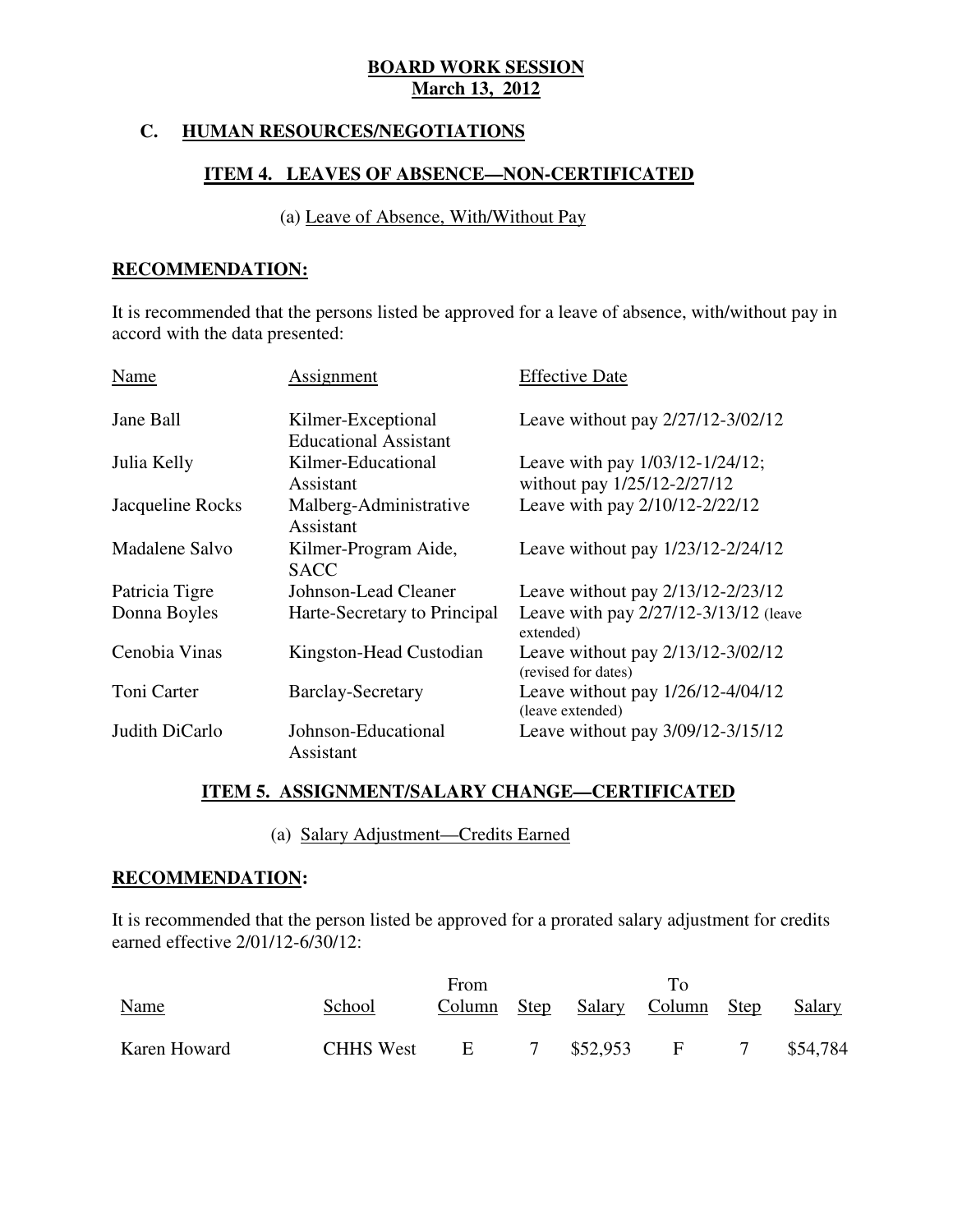# **C. HUMAN RESOURCES/NEGOTIATIONS**

# **ITEM 6. ASSIGNMENT/SALARY CHANGE—NON-CERTIFICATED**

# (a) Reassignment

# **RECOMMENDATION:**

 It is recommended that the person listed be reassigned to the position indicated for the 2011-12 school year in accord with the data presented:

| Name       | From                                          | To                                                                         | <b>Effective Date</b> | <b>Salary</b>                         |
|------------|-----------------------------------------------|----------------------------------------------------------------------------|-----------------------|---------------------------------------|
| Eddy Arias | (budget $#11-000-$<br>$262 - 100 - 45 - 0100$ | Carusi-Cleaner Barclay-Cleaner<br>(budget $\#11-000-262-$<br>$100-61-0100$ |                       | $2/10/12 - 6/30/12$ \$26,650 prorated |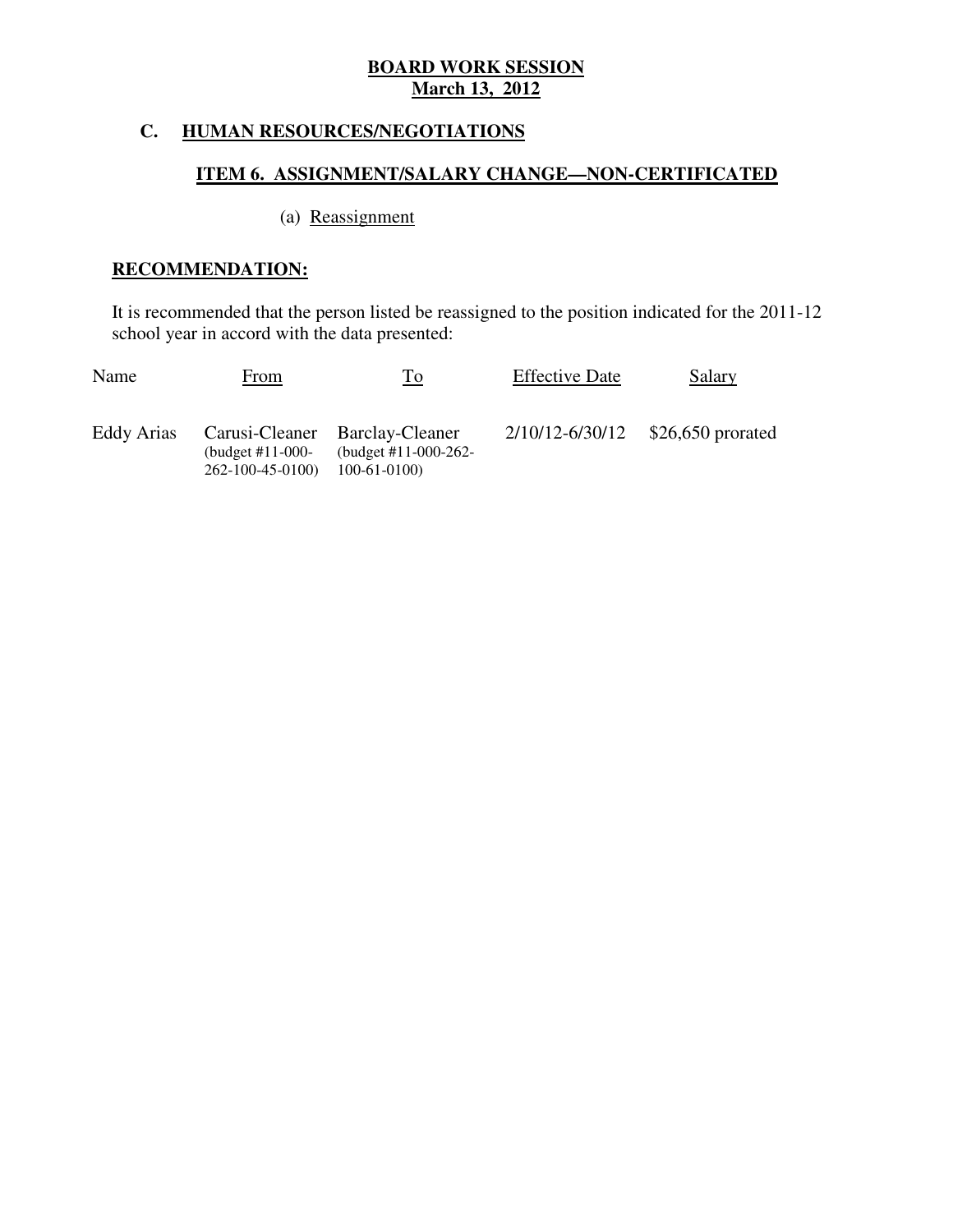# **D. POLICIES & LEGISLATION COMMITTEE**

# *Long Range Plan Goals:*

 *"Board of Education members, administrators, teachers, parents and the community work*  together to ensure all students are provided with academic, social and emotional support necessary to create optimal conditions for high achievement, continued growth and personal *development."* 

The Superintendent recommends the following:

- 1. Approval of First Reading of Policy
- 2. Approval of Second Reading of Policies
- 3. Approval of Harassment/Intimidation/Bullying Investigation Decisions

#### **ITEM 1. IMPROVAL OF FIRST READING OF POLICY**

• Draft Policy 6142.41: Dating Violence

### **RECOMMENDATION**

It is recommended that the policy listed above be approved for first reading as presented.

#### **ITEM 2. APPROVAL OF SECOND READING OF POLICIES**

- Draft Policy 4111/4211: Recruitment, Selection & Hiring
- Draft Policy 4112.21: Teaching Staff Member/School District Reporting Responsibilities
- Draft Policy 4212.21: Support Staff Member/School District Reporting Responsibilities
- Draft Policy 6142.12: Technology Acceptable Use

#### **RECOMMENDATION:**

 It is recommended that the revised policies listed above be approved for second reading and adoption as presented.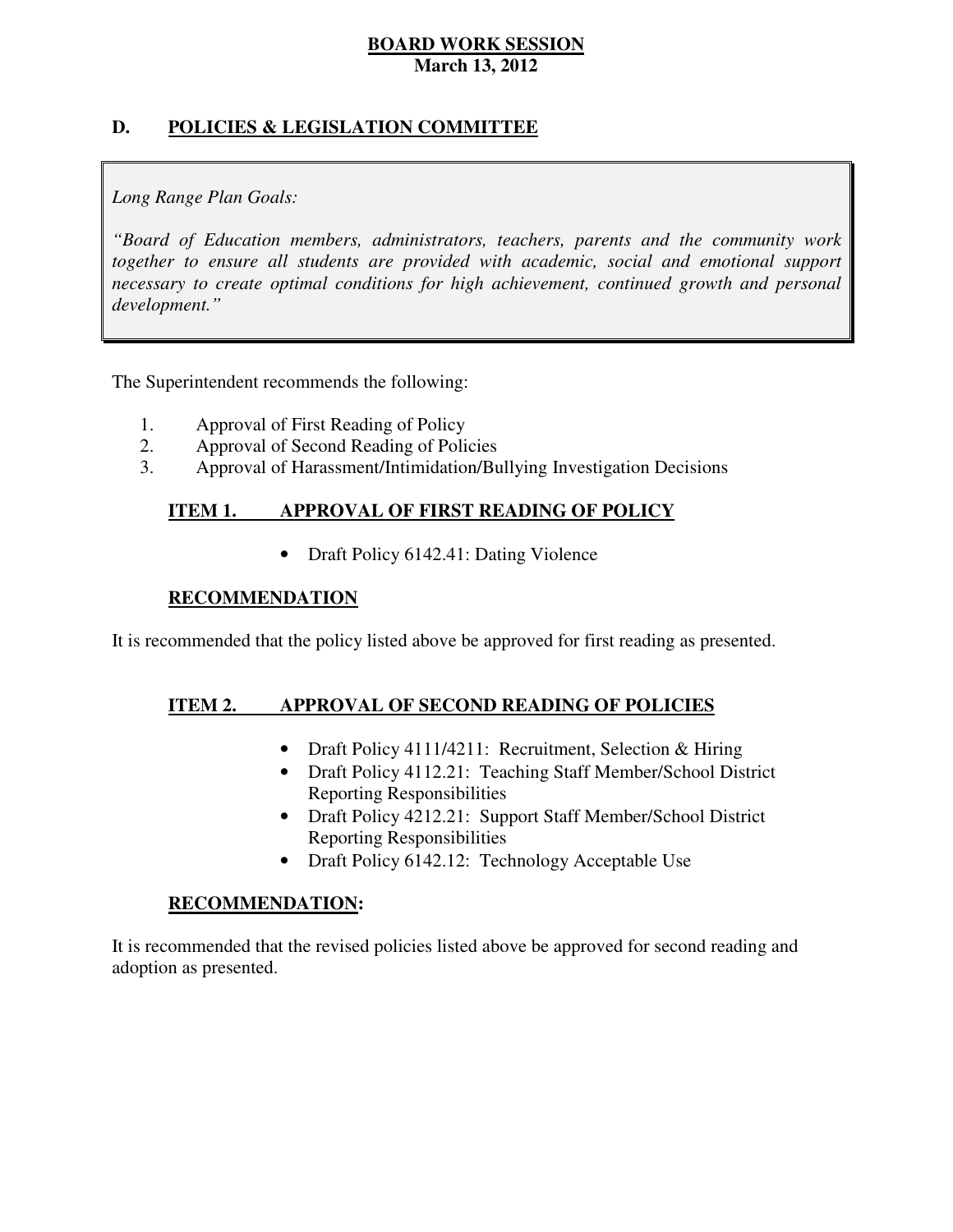### **D. POLICIES & LEGISLATION COMMITTEE**

#### **ITEM 3. IMPROVAL OF HARASSMENT/INTIMIDATION/BULLYING INVESTIGATION DECISIONS**

 decisions affirming, rejecting or modifying the Superintendent's determination in the following student HIB investigations: Be it Resolved, that the Cherry Hill Board of Education approves issuance of written

| Incident Report No. | <b>Board Determination</b> | Incident Report No. | <b>Board Determination</b> |
|---------------------|----------------------------|---------------------|----------------------------|
| 11-12:217           |                            | $11 - 12:222$       |                            |
| 11-12:218           |                            |                     |                            |
| 11-12:219           |                            |                     |                            |
| 11-12:220           |                            |                     |                            |
| 11-12:221           |                            |                     |                            |